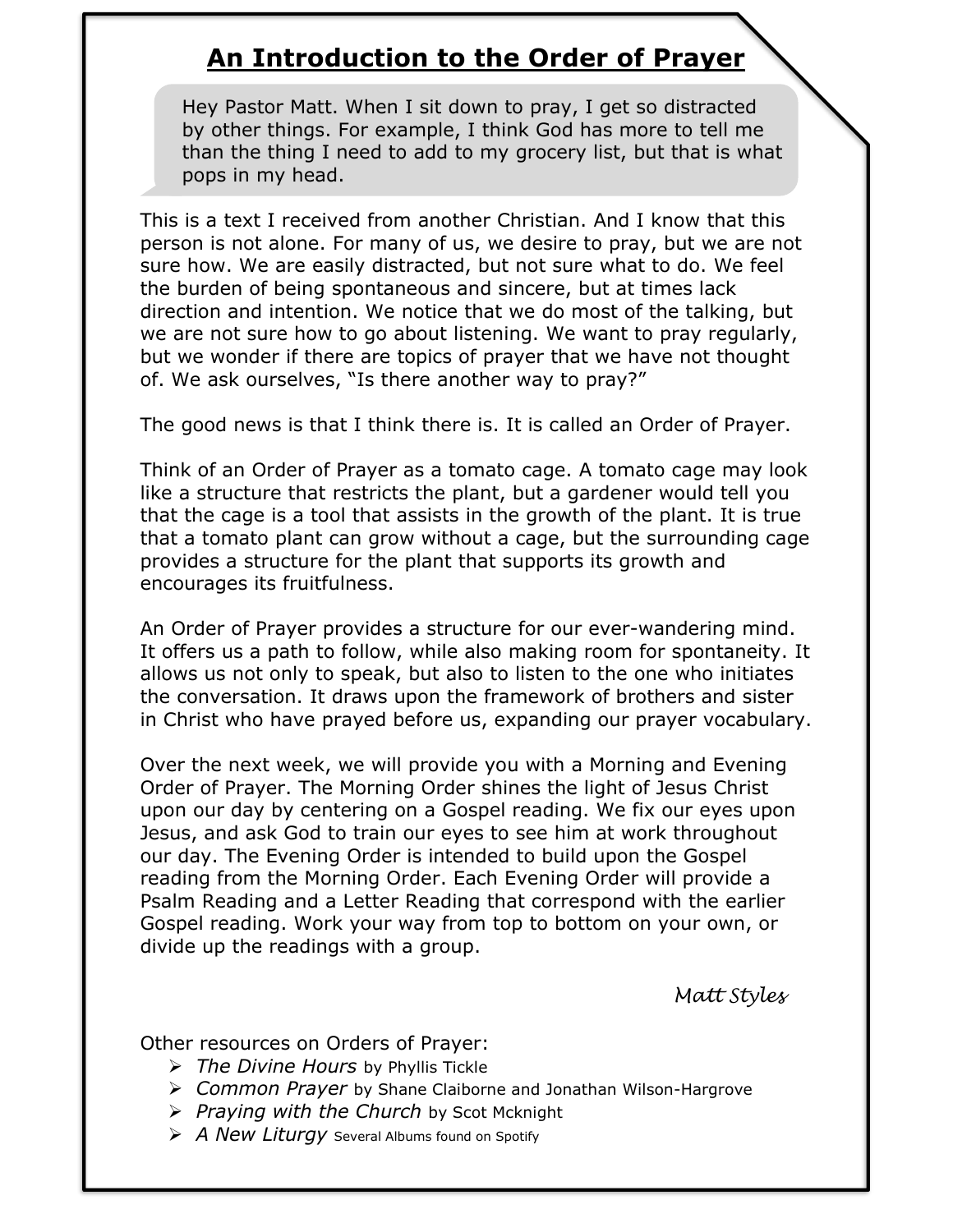### **Call to Prayer:**

[Jesus said,] "I am the vine, you are the branches. Whoever abides in me and I in him bears much fruit. For without me you can do nothing.  $\sim$  John 15:5 (NIV)

#### **Address:**

Father God, Creator of heaven and earth, God of Abraham, Isaac, and Jacob, God of Israel, God and Father of our Lord and Savior, Jesus Christ, True and Living God who is Father, Son, and Holy Spirit, Have mercy and hear our prayer.

#### **Venite: Psalm 95:1–7 (NIV)**

- **<sup>1</sup>** Come, let us sing for joy to the Lord; let us shout aloud to the Rock of our salvation.
- **<sup>2</sup>** Let us come before him with thanksgiving and extol him with music and song.
- **<sup>3</sup>** For the Lord is the great God, the great King above all gods.
- **4** In his hand are the depths of the earth, and the mountain peaks belong to him.
- **<sup>5</sup>** The sea is his, for he made it, and his hands formed the dry land.
- **<sup>6</sup>** Come, let us bow down in worship, let us kneel before the Lord our Maker;
- **7** for he is our God

and we are the people of his pasture,

the flock under his care.

Today, if only you would hear his voice.

# **Song:**

Sing/listen to a worship song.)

# **Jesus Prayer:**

Lord Jesus Christ, Son of God, have mercy on me [a sinner]. (*Based on Luke 18:19*)

# **Fix Your Eyes on Jesus:**

[Jesus said,] "Anyone who has seen me has seen the Father." (John 14:9 NIV)

The Son is the image of the invisible God, . . . For God was pleased to have all his fullness dwell in him (Colossians 1:15, 19 NIV)

The Son is the radiance of God's glory and the exact representation of his being, sustaining all things by his powerful word. (Hebrews 1:3 NIV)

> Now this is eternal life: that they know you, the only true God, and Jesus Christ, whom you have sent." (John 17:3 NIV)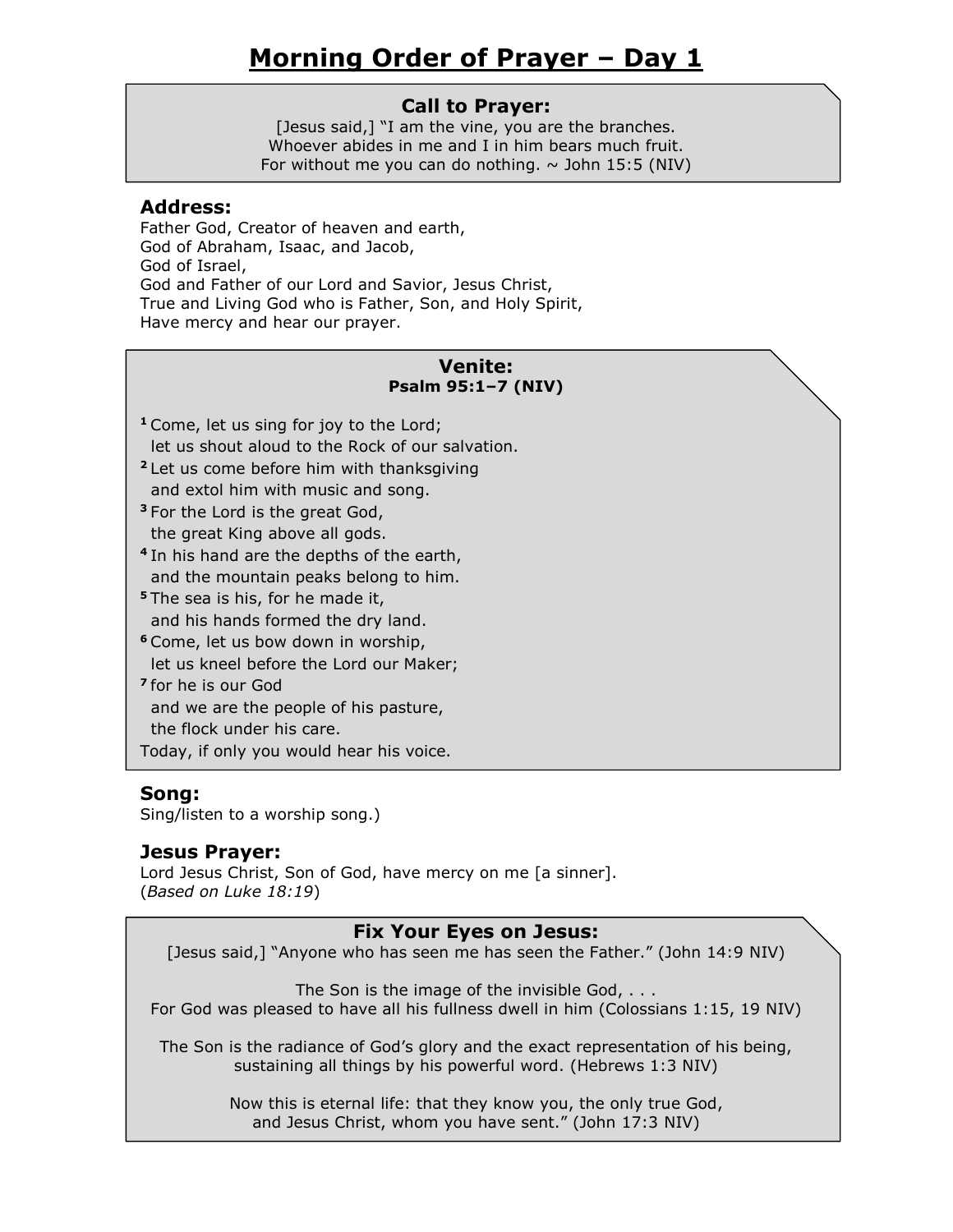# **Gospel Reading:**

#### *(Read the passage slowly. Read it through twice if you are able. Note below anything the Lord is pointing out.)* The Gospel reading for today is **Matthew 18:21–35**.

A voice came saying, "This is my Son, whom I love. Listen to him!" (See Mark 9:7 NIV)

# **Lord's Prayer**:

Our Father, who is in heaven, Holy be your name. Your kingdom come; Your will be done On earth, as it is in heaven: Give us today our daily bread; And forgive us our trespasses (sins) As we forgive those who trespass (sin) against us; And lead us not into temptation, But deliver us from evil: For Yours is the Kingdom, And the power and the glory, For ever and ever. *Amen*

# **Petition and Intercession:**

*(Pray the Lord's will for persons and situations. End petitions with "Amen")*  "For Same Morretter Cord, in your mercy. Hear my/our prayer."

# **Prayer of Love:**

Lord Jesus, you stretched out your arms of love upon the hard wood of the cross that everyone might come within the reach of your saving embrace. So clothe us in your Spirit that we, reaching forth our hands in love, may bring those who do not know you to the knowledge and love of you; for the honor of your name. *Amen*.

# **Prayer for Renewed Vision:**

Lord, open my eyes today to see how I can imitate what I have received from you. *Amen.* 

#### **Sending:**

We are sent by Jesus, with his Spirit, in grace and love.

Jesus said, "Peace be with you! As the Father has sent me, I am sending you." (John 20:21 NIV)

The fruit of the Spirit is love, joy, peace, patience, kindness, goodness, faithfulness, gentleness and self-control. (Galatians 5:22–23 NIV)

May the grace of the Lord Jesus Christ, and the love of God, and the fellowship of the Holy Spirit be with you all. (2 Corinthians 13:14 NIV)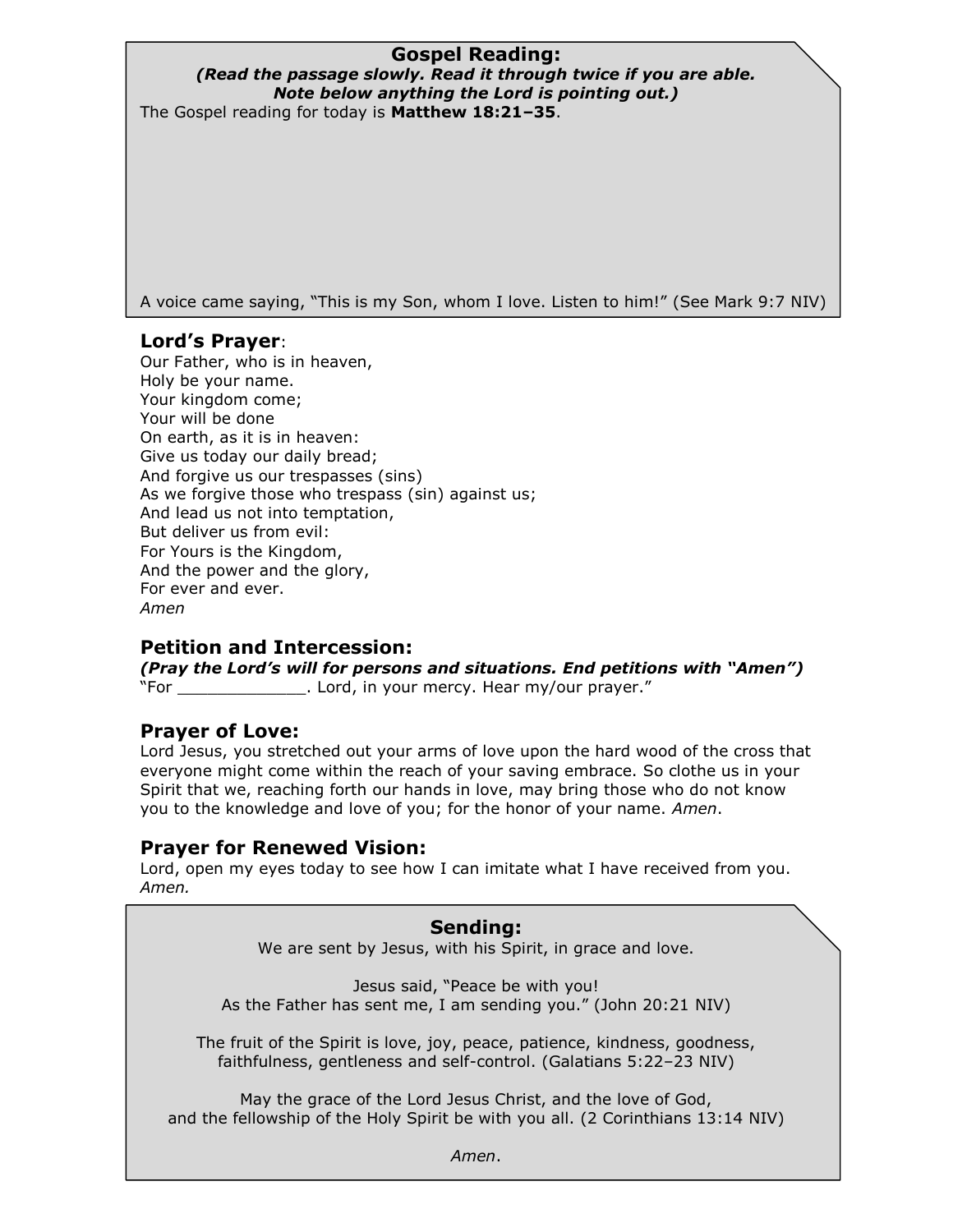[Jesus said,] "Come to me, all who labor and are heavy laden, and I will give you rest. Take my yoke upon you, and learn from me, for I am gentle and lowly in heart, and you will find rest for your souls. (Matthew 11:28–29 NIV)

#### **Address:**

Father God, Creator of heaven and earth, God of Abraham, Isaac, and Jacob, God of Israel, God and Father of our Lord and Savior, Jesus Christ, True and Living God who is Father, Son, and Holy Spirit, Have mercy and hear our prayer.

# **Confession of Sin:**

Let us confess our sin against God and our neighbor.

Most merciful God, we confess that we have sinned against you in thought, word, and deed, by what we have done, and by what we have left undone. We have not loved you with our whole hearts; we have not loved our neighbors as ourselves. We are truly sorry and we humbly repent. For the sake of your Son Jesus Christ, have mercy on us and forgive us; that we may delight in your will, and walk in your ways, to the glory of your name. *Amen*

# **Assurance of Pardon:**

If we confess our sins, he is faithful and just and will forgive us our sins and cleanse us from all unrighteousness. (1 John 1:9 NIV)

# **Psalm of the Day:**

Lord open our lips and our mouths shall proclaim your praises.

The Psalm for today is **Psalm 103**. **Notes:**

Glory to the Father, and to the Son, and to the Holy Spirit. *Amen.*

# **Jesus Prayer:**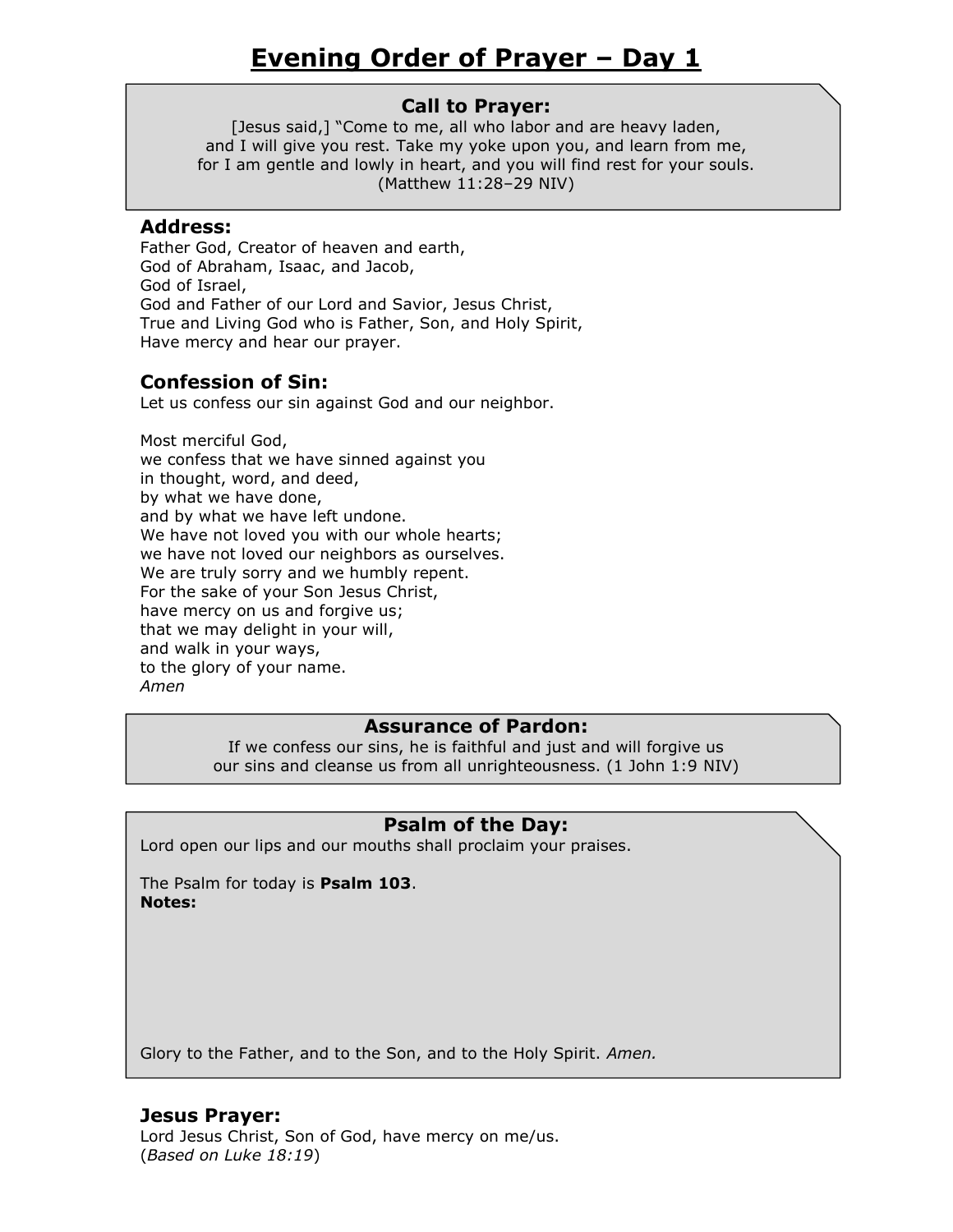The lesson for this evening is **1 John 4:7–21**. **Notes:**

The Word of the Lord. Thanks be to God.

#### **Contemplate:**

Sit with Jesus. Set aside 10–20 minutes. Recognize his presence with you.

Reflect on today's Scripture readings: *Matthew 18:21–35, Psalm 103, 1 John 4:7–*

*21*.

Reflect on/discuss your day in light of these passages.

Consider the following questions.

- $\triangleright$  When were you forgiven for something significant? How did it impact you?
- $\triangleright$  Why is it easier to receive God's forgiveness than to share it?

# **Prayer of St. Francis:**

Lord, make me an instrument of your peace, Where there is hatred, let me sow love; Where there is injury, pardon; Where there is doubt, faith; Where there is despair, hope; Where there is darkness, light; Where there is sadness, joy;

O Divine Master, grant that I may not so much seek to be consoled, as to console; to be understood, as to understand; to be loved, as to love.

For it is in giving that we receive. It is in pardoning that we are pardoned, and it is in dying that we are born to Eternal Life.

*Amen*.

# **Petition and Intercession:**

*(Pray for specific people, requests, and situations)*  "For \_\_\_\_\_\_\_\_\_\_\_\_. Lord in your mercy, hear our prayer."

# **Prayer of the Cross:**

Almighty God, whose most dear Son went not up to joy but first he suffered pain, and entered not into glory before he was crucified: Mercifully grant that we, walking in the way of the cross, may find it none other than the way of life and peace; through Jesus Christ your Son our Lord, who lives and reigns with you and the Holy Spirit, one God, for ever and ever. *Amen.*

# **Closing Prayer:**

I pray that [we], being rooted and established in love, may have power, together with all the Lord's holy people, to grasp how wide and long and high and deep is the love of Christ, and to know this love that surpasses knowledge – that [we] may be filled to the measure of all the fullness of God. (Ephesians 3:17b–19 NIV)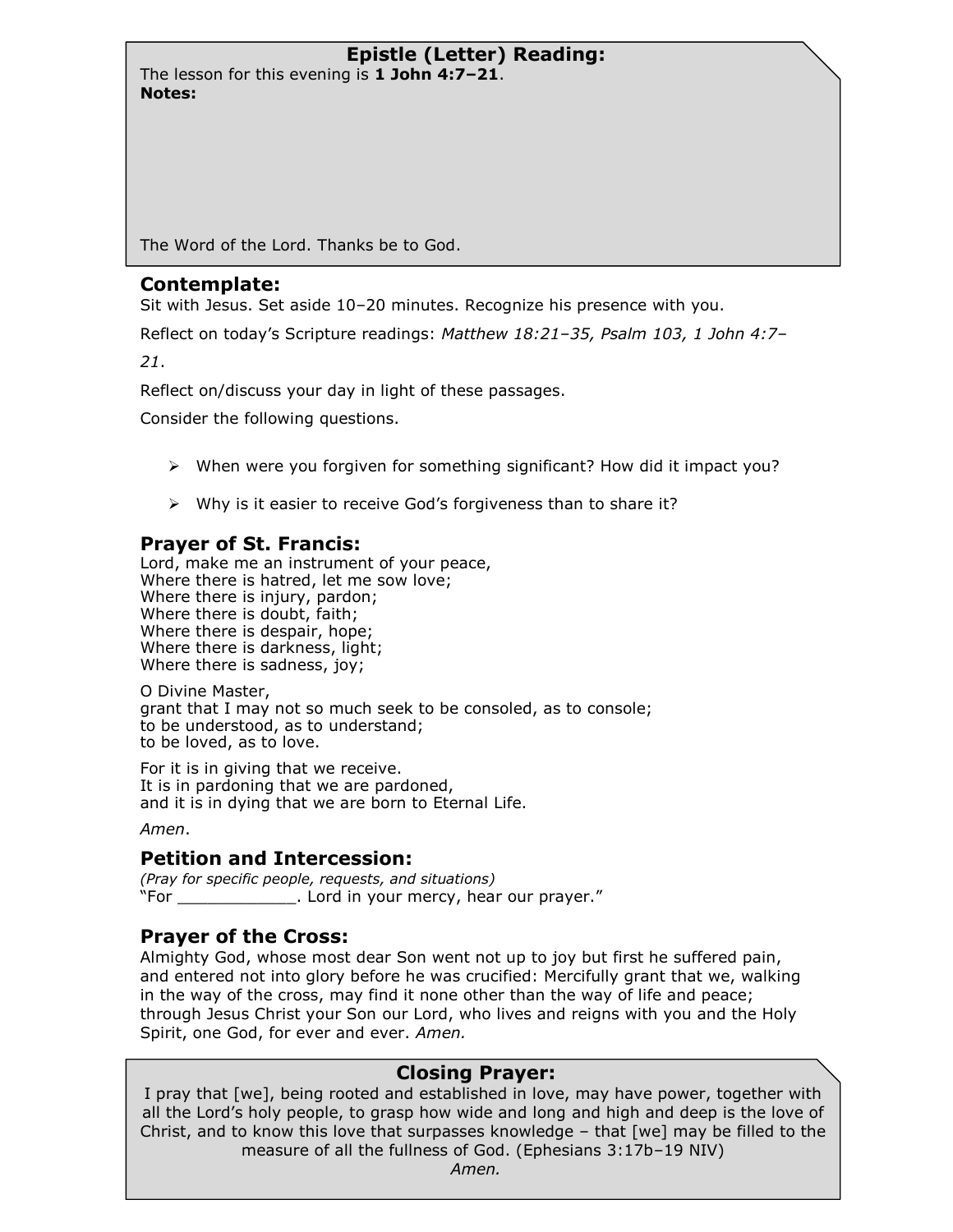### **Call to Prayer:**

[Jesus said,] "I am the vine, you are the branches. Whoever abides in me and I in him bears much fruit. For without me you can do nothing." (John 15:5 NIV)

#### **Address:**

Father God, Creator of heaven and earth, God of Abraham, Isaac, and Jacob, God of Israel, God and Father of our Lord and Savior, Jesus Christ, True and Living God who is Father, Son, and Holy Spirit, Have mercy and hear our prayer.

#### **Jubilate (Be Joyful): Psalm 100 (NIV)**

- **<sup>1</sup>** Shout for joy to the Lord, all the earth.
- **<sup>2</sup>** Worship the Lord with gladness; come before him with joyful songs.
- **<sup>3</sup>** Know that the Lord is God. It is he who made us, and we are his; we are his people, the sheep of his pasture.
- **<sup>4</sup>** Enter his gates with thanksgiving and his courts with praise; give thanks to him and praise his name.
- **<sup>5</sup>** For the Lord is good and his love endures forever; his faithfulness continues through all generations.

# **Jesus Prayer:**

Lord Jesus Christ, Son of God, have mercy on me [a sinner]. (*Based on Luke 18:19*)

#### **Fix Your Eyes on Jesus:**

[Jesus said,] "Anyone who has seen me has seen the Father." (John 14:9 NIV)

The Son is the image of the invisible God, . . . For God was pleased to have all his fullness dwell in him (Colossians 1:15, 19 NIV)

The Son is the radiance of God's glory and the exact representation of his being, sustaining all things by his powerful word. (Hebrews 1:3 NIV)

> Now this is eternal life: that they know you, the only true God, and Jesus Christ, whom you have sent." (John 17:3 NIV)

# **Gospel Reading:**

*(Read the passage slowly. Read it through twice if you are able. Note below anything the Lord is pointing out.)* The Gospel reading for today is **Matthew 5:38–48**.

A voice came saying, "This is my Son, whom I love. Listen to him!" (See Mark 9:7 NIV)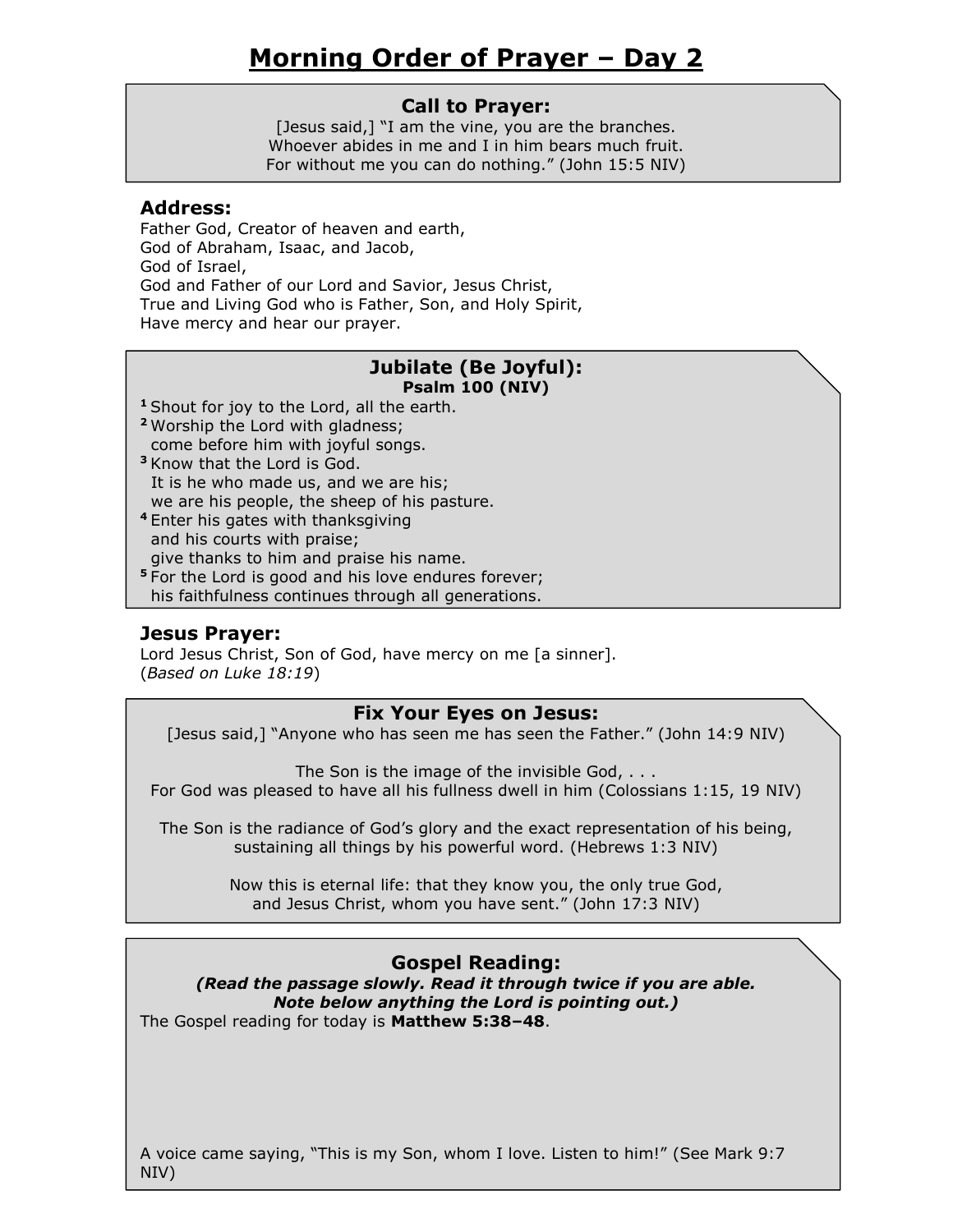# **Lord's Prayer**:

Our Father, who is in heaven, Holy be your name. Your kingdom come; Your will be done On earth, as it is in heaven: Give us today our daily bread; And forgive us our trespasses (sins) As we forgive those who trespass (sin) against us; And lead us not into temptation, But deliver us from evil: For Yours is the Kingdom, And the power and the glory, For ever and ever. *Amen*

# **Petition and Intercession:**

*(Pray the Lord's will for persons and situations. End petitions with "Amen")*  "For \_\_\_\_\_\_\_\_\_\_\_\_\_. Lord, in your mercy. Hear my/our prayer."

# **Prayer of Love:**

Lord Jesus, you stretched out your arms of love upon the hard wood of the cross that everyone might come within the reach of your saving embrace. So clothe us in your Spirit that we, reaching forth our hands in love, may bring those who do not know you to the knowledge and love of you; for the honor of your name. *Amen*.

# **Prayer for Renewed Vision:**

Lord, renew my eyes to see my enemy as someone Christ died for. *Amen.*

#### **Sending:**

We are sent by Jesus, with his Spirit, in grace and love.

Jesus said, "Peace be with you! As the Father has sent me, I am sending you." (John 20:21 NIV)

The fruit of the Spirit is love, joy, peace, patience, kindness, goodness, faithfulness, gentleness and self-control. (Galatians 5:22–23 NIV)

May the grace of the Lord Jesus Christ, and the love of God, and the fellowship of the Holy Spirit be with you all. (2 Corinthians 13:14 NIV)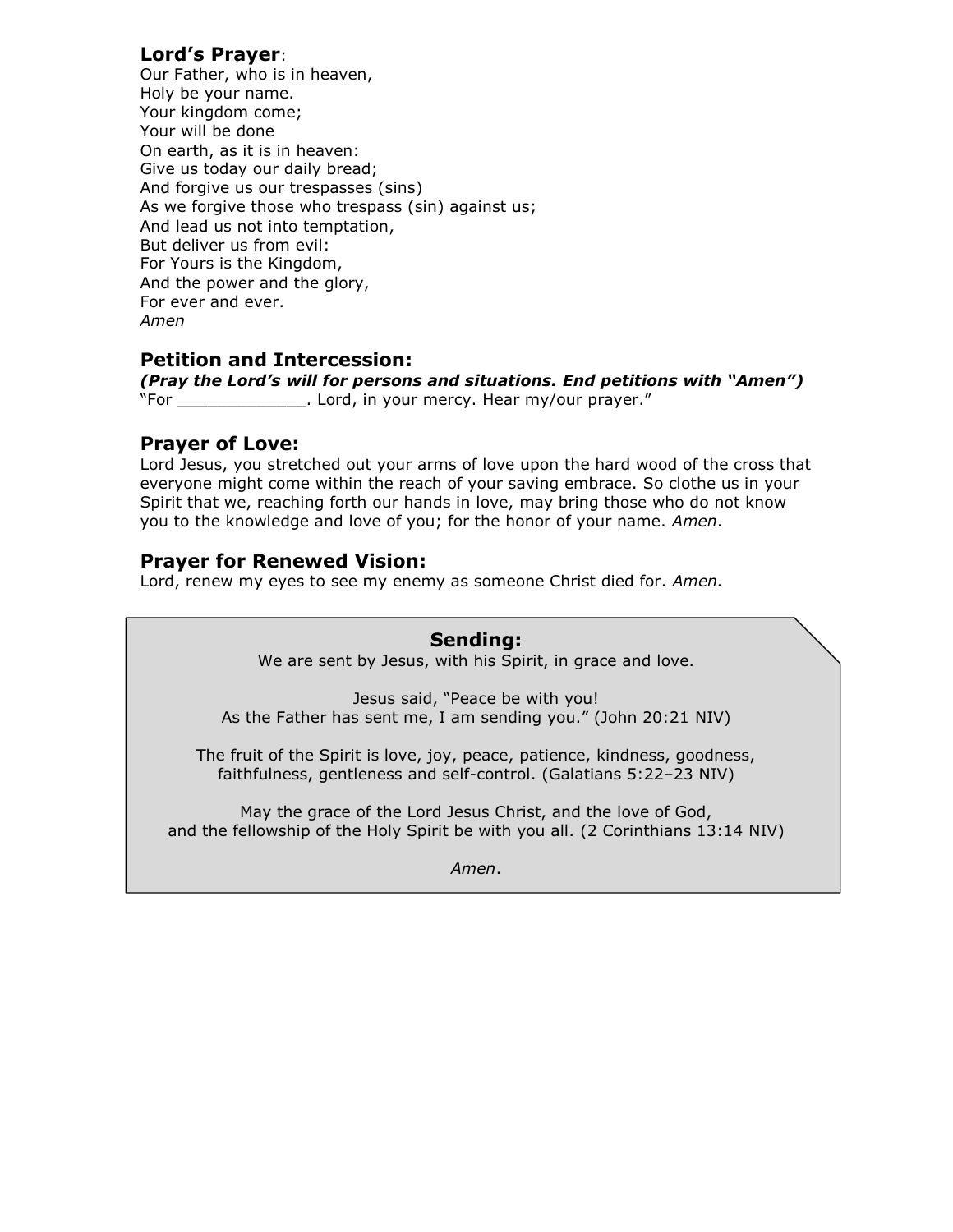[Jesus said,] "Come to me, all who labor and are heavy laden, and I will give you rest. Take my yoke upon you, and learn from me, for I am gentle and lowly in heart, and you will find rest for your souls. (Matthew 11:28–29 NIV)

#### **Address:**

Father God, Creator of heaven and earth, God of Abraham, Isaac, and Jacob, God of Israel, God and Father of our Lord and Savior, Jesus Christ, True and Living God who is Father, Son, and Holy Spirit, Have mercy and hear our prayer.

# **Confession of Sin:**

Let us confess our sin against God and our neighbor.

Most merciful God, we confess that we have sinned against you in thought, word, and deed, by what we have done, and by what we have left undone. We have not loved you with our whole hearts; we have not loved our neighbors as ourselves. We are truly sorry and we humbly repent. For the sake of your Son Jesus Christ, have mercy on us and forgive us; that we may delight in your will, and walk in your ways, to the glory of your name. *Amen*

# **Assurance of Pardon:**

If we confess our sins, he is faithful and just and will forgive us our sins and cleanse us from all unrighteousness. (1 John 1:9 NIV)

# **Psalm of the Day:**

Lord open our lips and our mouths shall proclaim your praises.

The Psalm for today is **Psalm 7**. **Notes:**

Glory to the Father, and to the Son, and to the Holy Spirit. *Amen.*

# **Jesus Prayer:**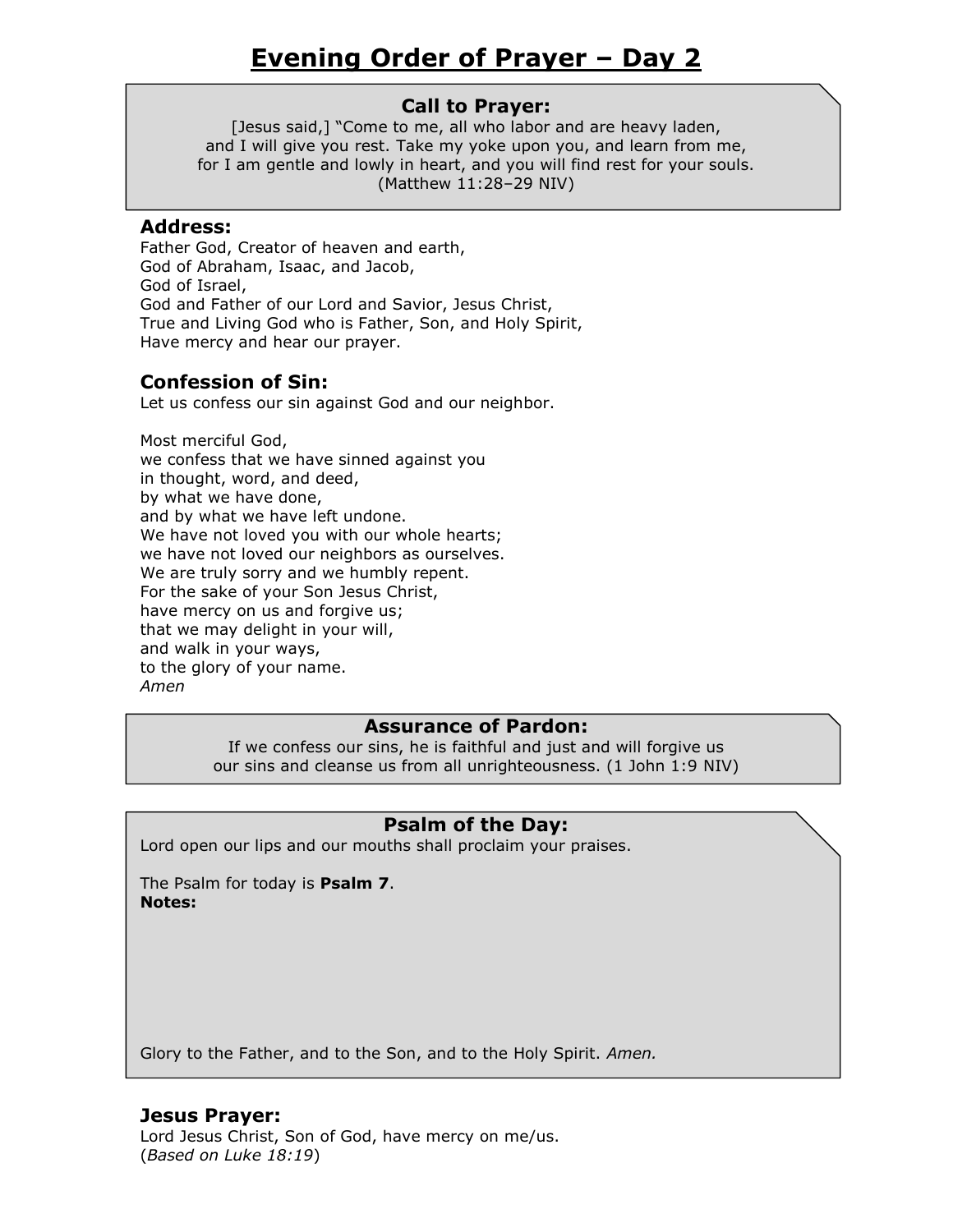The lesson for this evening is **Romans 5:1–11**. **Notes:**

The Word of the Lord. Thanks be to God.

#### **Contemplate:**

Sit with Jesus. Set aside 10–20 minutes. Recognize his presence with you.

Reflect on today's Scripture readings: *Matthew 5:38–48, Psalm 7, Romans 5:1–11.*

Reflect on/discuss your day in light of these passages.

Consider the following questions:

- $\triangleright$  Why do we often wait for love to be reciprocal before we initiate it?
- $\triangleright$  How can initiating love transform our enemies? How has it transformed you?

# **Prayer of St. Francis:**

Lord, make me an instrument of your peace, Where there is hatred, let me sow love; Where there is injury, pardon; Where there is doubt, faith; Where there is despair, hope; Where there is darkness, light; Where there is sadness, joy;

O Divine Master, grant that I may not so much seek to be consoled, as to console; to be understood, as to understand; to be loved, as to love.

For it is in giving that we receive. It is in pardoning that we are pardoned, and it is in dying that we are born to Eternal Life.

*Amen*.

# **Petition and Intercession:**

*(Pray for specific people, requests, and situations)*  "For \_\_\_\_\_\_\_\_\_\_\_\_. Lord in your mercy, hear our prayer."

# **Prayer of the Cross:**

Almighty God, whose most dear Son went not up to joy but first he suffered pain, and entered not into glory before he was crucified: Mercifully grant that we, walking in the way of the cross, may find it none other than the way of life and peace; through Jesus Christ your Son our Lord, who lives and reigns with you and the Holy Spirit, one God, for ever and ever. *Amen.*

# **Closing Prayer:**

I pray that [we], being rooted and established in love, may have power, together with all the Lord's holy people, to grasp how wide and long and high and deep is the love of Christ, and to know this love that surpasses knowledge – that [we] may be filled to the measure of all the fullness of God. (Ephesians 3:17b–19 NIV)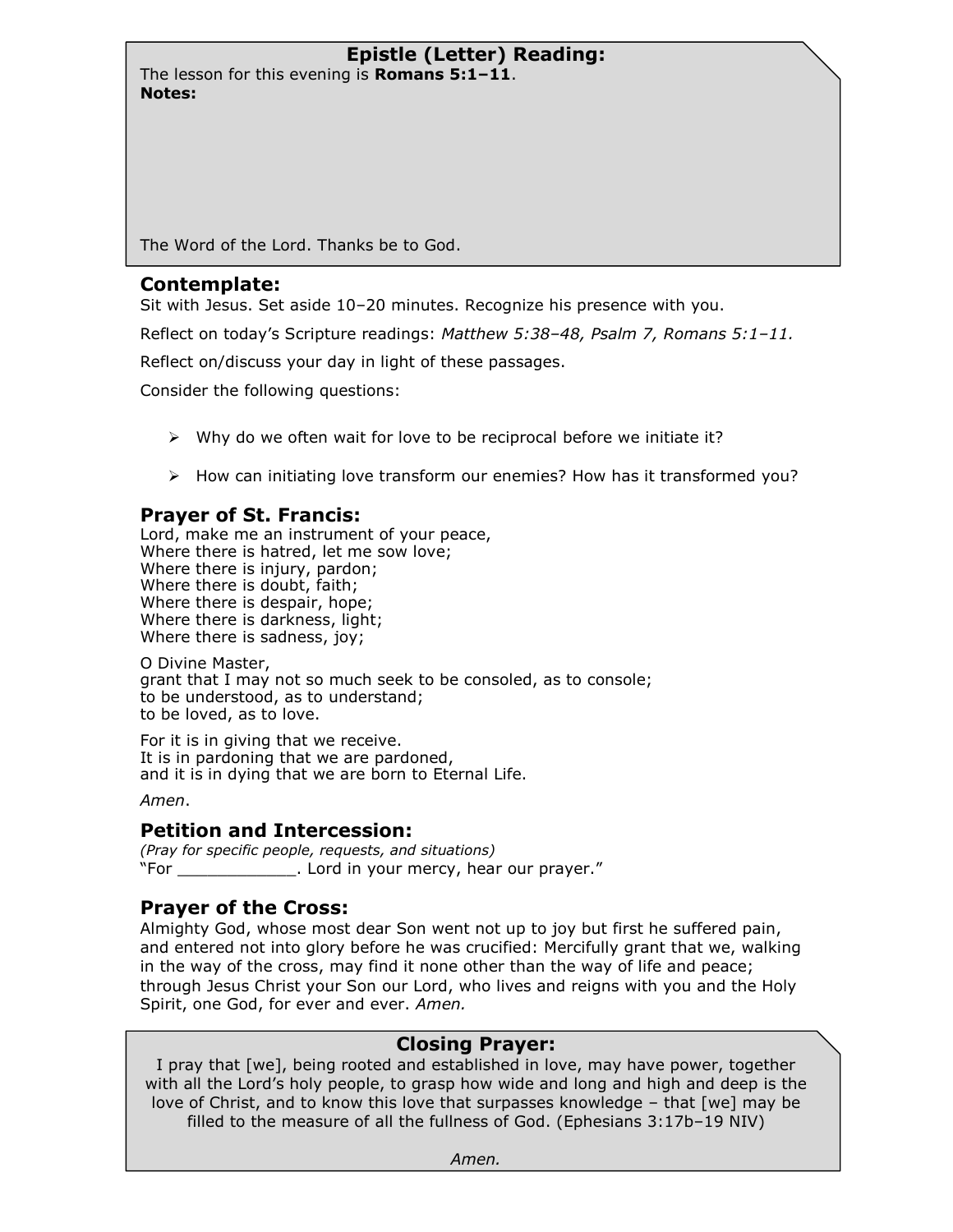### **Call to Prayer:**

[Jesus said,] "I am the vine, you are the branches. Whoever abides in me and I in him bears much fruit. For without me you can do nothing.  $\sim$  John 15:5 (NIV)

#### **Address:**

Father God, Creator of heaven and earth, God of Abraham, Isaac, and Jacob, God of Israel, God and Father of our Lord and Savior, Jesus Christ, True and Living God who is Father, Son, and Holy Spirit, Have mercy and hear our prayer.

### **Venite (Come): Psalm 95:1–7 (NIV)**

- **<sup>1</sup>** Come, let us sing for joy to the Lord; let us shout aloud to the Rock of our salvation.
- **<sup>2</sup>** Let us come before him with thanksgiving and extol him with music and song.
- **<sup>3</sup>** For the Lord is the great God, the great King above all gods.
- **4** In his hand are the depths of the earth, and the mountain peaks belong to him.
- **<sup>5</sup>** The sea is his, for he made it, and his hands formed the dry land.
- **<sup>6</sup>** Come, let us bow down in worship,
- let us kneel before the Lord our Maker;
- **7** for he is our God and we are the people of his pasture,

the flock under his care.

Today, if only you would hear his voice…

# **Song:**

Sing/listen to a worship song.)

# **Jesus Prayer:**

Lord Jesus Christ, Son of God, have mercy on me [a sinner]. (*Based on Luke 18:19*)

# **Fix Your Eyes on Jesus:**

[Jesus said,] "Anyone who has seen me has seen the Father." (John 14:9 NIV)

The Son is the image of the invisible God, . . . For God was pleased to have all his fullness dwell in him (Colossians 1:15, 19 NIV)

The Son is the radiance of God's glory and the exact representation of his being, sustaining all things by his powerful word. (Hebrews 1:3 NIV)

> Now this is eternal life: that they know you, the only true God, and Jesus Christ, whom you have sent." (John 17:3 NIV)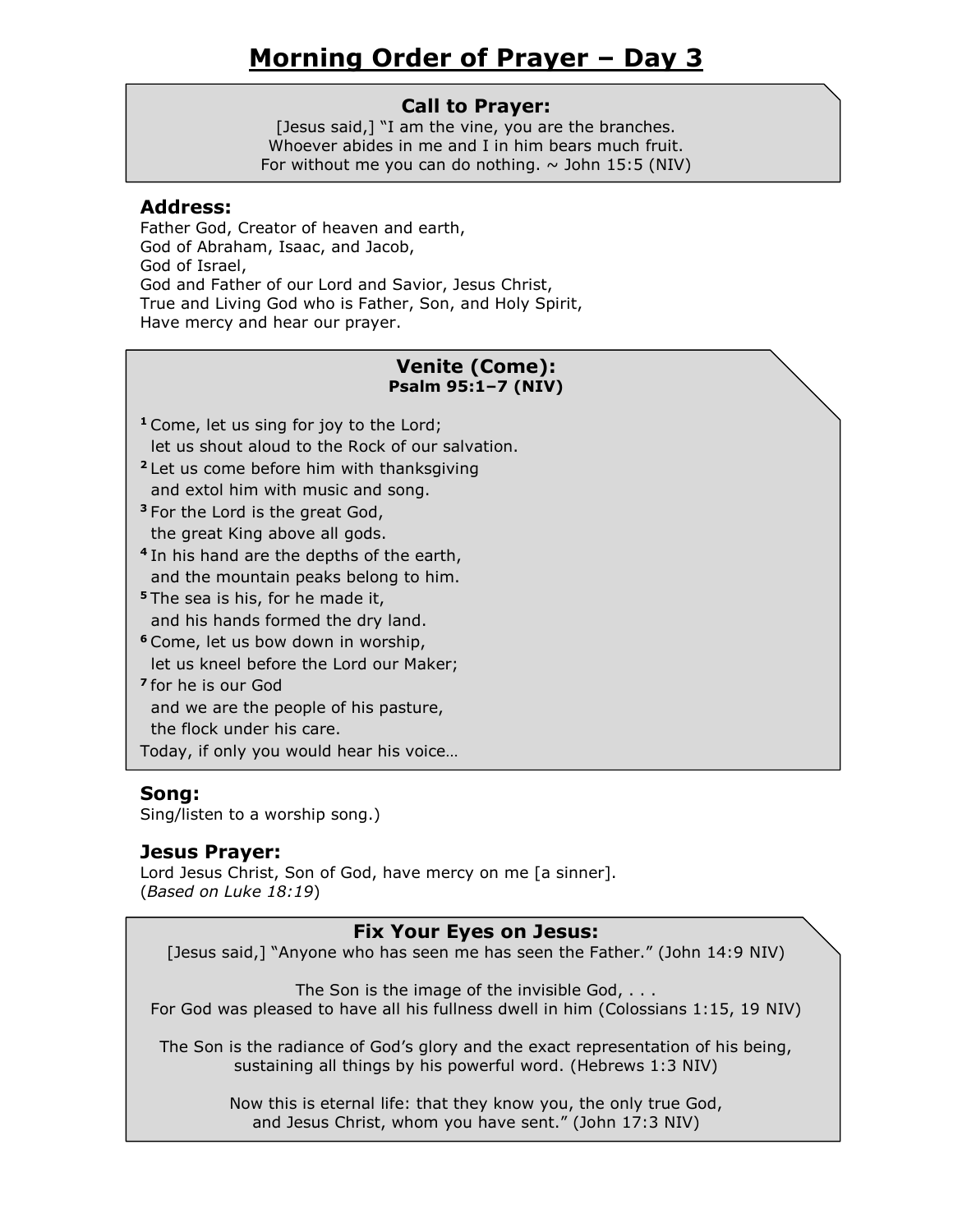# **Gospel Reading:**

#### *(Read the passage slowly. Read it through twice if you are able. Note below anything the Lord is pointing out.)* The Gospel reading for today is **Matthew 16:13–28**.

A voice came saying, "This is my Son, whom I love. Listen to him!" (See Mark 9:7 NIV)

# **Lord's Prayer**:

Our Father, who is in heaven, Holy be your name. Your kingdom come; Your will be done On earth, as it is in heaven: Give us today our daily bread; And forgive us our trespasses (sins) As we forgive those who trespass (sin) against us; And lead us not into temptation, But deliver us from evil: For Yours is the Kingdom, And the power and the glory, For ever and ever. *Amen*

# **Petition and Intercession:**

*(Pray the Lord's will for persons and situations. End petitions with "Amen")*  "For Same Morretter Lord, in your mercy. Hear my/our prayer."

# **Prayer of Love:**

Lord Jesus, you stretched out your arms of love upon the hard wood of the cross that everyone might come within the reach of your saving embrace. So clothe us in your Spirit that we, reaching forth our hands in love, may bring those who do not know you to the knowledge and love of you; for the honor of your name. *Amen*.

# **Prayer for Renewed Vision:**

Lord, help us resist the temptation to "succeed" by letting go of Jesus and his way. *Amen.* 

#### **Sending:**

We are sent by Jesus, with his Spirit, in grace and love.

Jesus said, "Peace be with you! As the Father has sent me, I am sending you." (John 20:21 NIV)

The fruit of the Spirit is love, joy, peace, patience, kindness, goodness, faithfulness, gentleness and self-control. (Galatians 5:22–23 NIV)

May the grace of the Lord Jesus Christ, and the love of God, and the fellowship of the Holy Spirit be with you all. (2 Corinthians 13:14 NIV)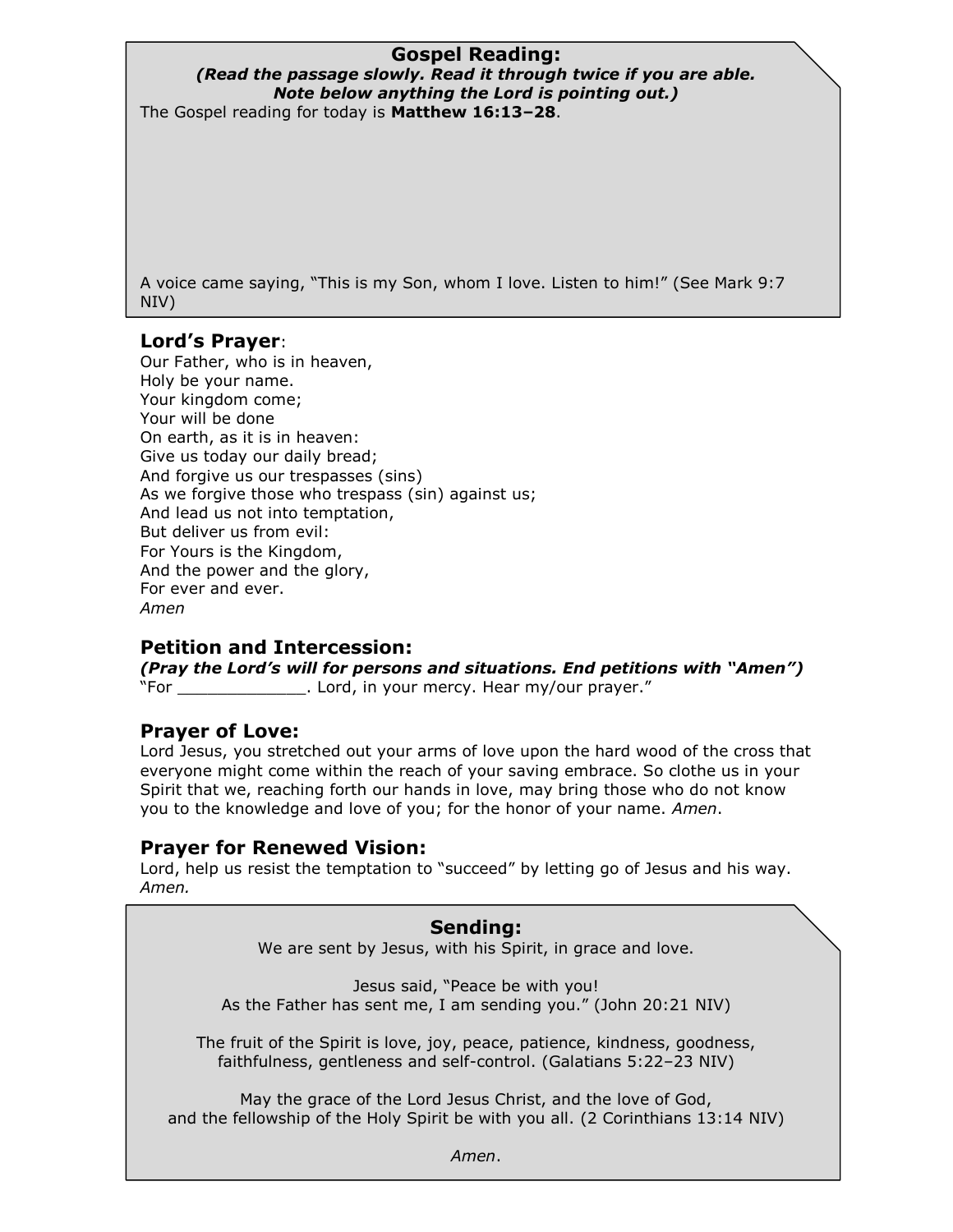[Jesus said,] "Come to me, all who labor and are heavy laden, and I will give you rest. Take my yoke upon you, and learn from me, for I am gentle and lowly in heart, and you will find rest for your souls. (Matthew 11:28–29 NIV)

#### **Address:**

Father God, Creator of heaven and earth, God of Abraham, Isaac, and Jacob, God of Israel, God and Father of our Lord and Savior, Jesus Christ, True and Living God who is Father, Son, and Holy Spirit, Have mercy and hear our prayer.

# **Confession of Sin:**

Let us confess our sin against God and our neighbor.

Most merciful God, we confess that we have sinned against you in thought, word, and deed, by what we have done, and by what we have left undone. We have not loved you with our whole hearts; we have not loved our neighbors as ourselves. We are truly sorry and we humbly repent. For the sake of your Son Jesus Christ, have mercy on us and forgive us; that we may delight in your will, and walk in your ways, to the glory of your name. *Amen*

# **Assurance of Pardon:**

If we confess our sins, he is faithful and just and will forgive us our sins and cleanse us from all unrighteousness. (1 John 1:9 NIV)

# **Psalm of the Day:**

Lord open our lips and our mouths shall proclaim your praises.

The Psalm for today is **Psalm 33**. **Notes:**

Glory to the Father, and to the Son, and to the Holy Spirit. *Amen.*

# **Jesus Prayer:**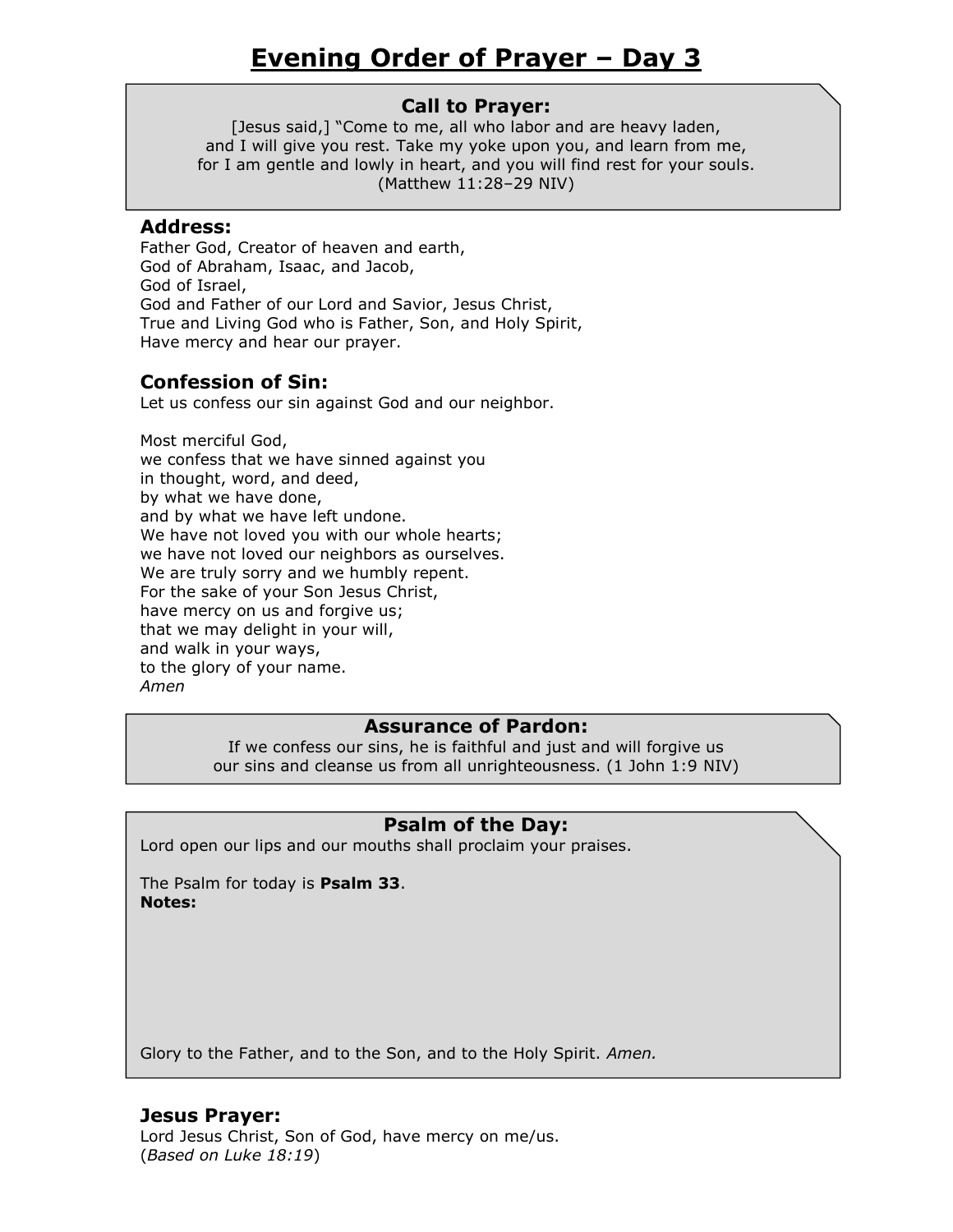The lesson for this evening is **1 Corinthians 1:18–25**. **Notes:**

The Word of the Lord. Thanks be to God.

#### **Contemplate:**

Sit with Jesus. Set aside 10–20 minutes. Recognize his presence with you.

Reflect on today's Scripture readings: *Matt. 16:13–28, Psalm 33, 1 Cor. 1:18–25.*

Reflect on/discuss your day in light of these passages.

Consider the following questions.

- $\triangleright$  What is wrong with attempting to "gain" for Christ by letting go of his teachings?
- $\triangleright$  Why does the cross seem foolish to Peter and the world? How is it powerful?

# **Prayer of St. Francis:**

Lord, make me an instrument of your peace, Where there is hatred, let me sow love; Where there is injury, pardon; Where there is doubt, faith; Where there is despair, hope; Where there is darkness, light; Where there is sadness, joy;

O Divine Master, grant that I may not so much seek to be consoled, as to console; to be understood, as to understand; to be loved, as to love.

For it is in giving that we receive. It is in pardoning that we are pardoned, and it is in dying that we are born to Eternal Life.

*Amen*.

# **Petition and Intercession:**

*(Pray for specific people, requests, and situations)*  "For \_\_\_\_\_\_\_\_\_\_\_\_. Lord in your mercy, hear our prayer."

# **Prayer of the Cross:**

Almighty God, whose most dear Son went not up to joy but first he suffered pain, and entered not into glory before he was crucified: Mercifully grant that we, walking in the way of the cross, may find it none other than the way of life and peace; through Jesus Christ your Son our Lord, who lives and reigns with you and the Holy Spirit, one God, for ever and ever. *Amen.*

# **Closing Prayer:**

I pray that [we], being rooted and established in love, may have power, together with all the Lord's holy people, to grasp how wide and long and high and deep is the love of Christ, and to know this love that surpasses knowledge – that [we] may be filled to the measure of all the fullness of God. (Ephesians 3:17b–19 NIV)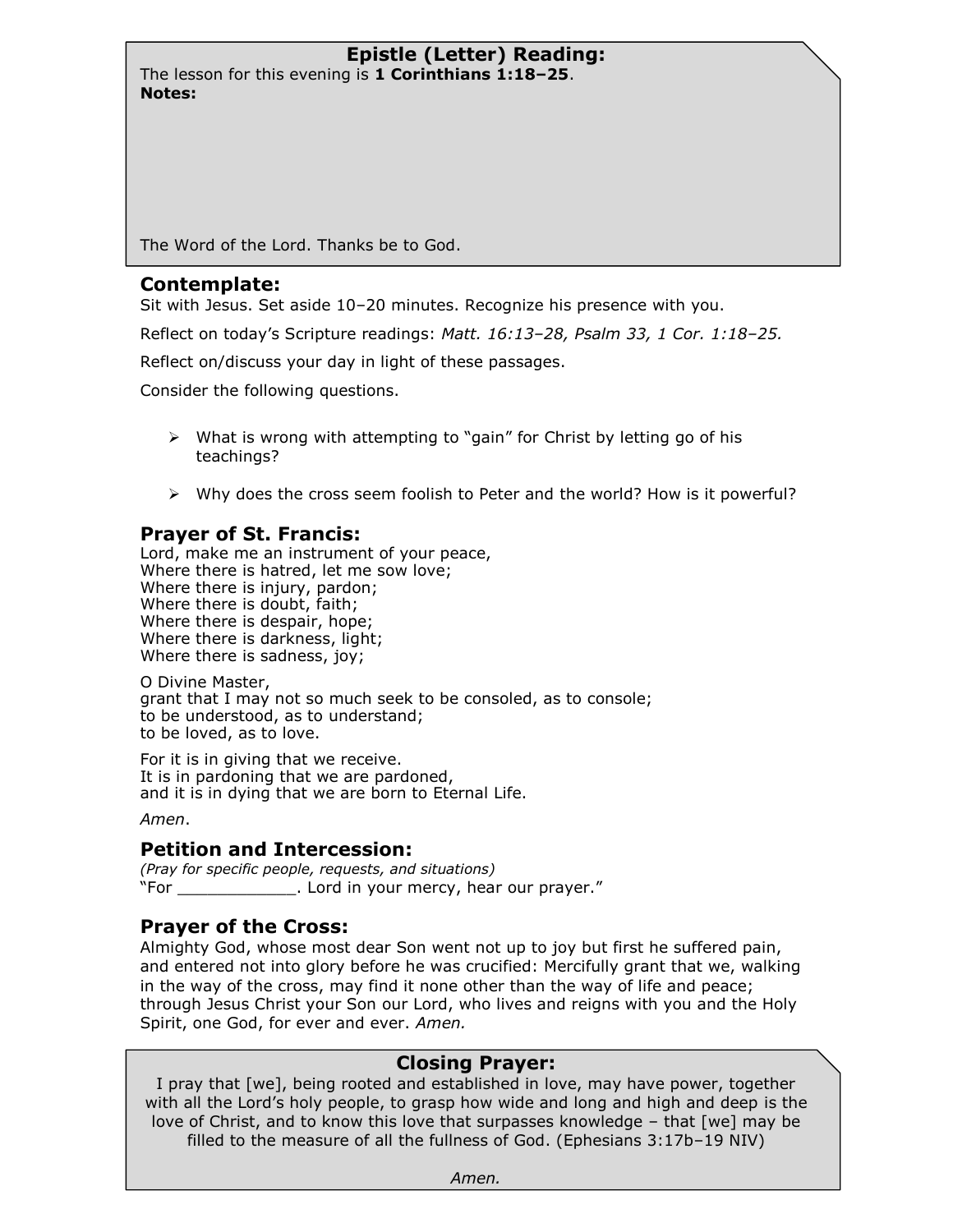### **Call to Prayer:**

[Jesus said,] "I am the vine, you are the branches. Whoever abides in me and I in him bears much fruit. For without me you can do nothing." (John 15:5 NIV)

#### **Address:**

Father God, Creator of heaven and earth, God of Abraham, Isaac, and Jacob, God of Israel, God and Father of our Lord and Savior, Jesus Christ, True and Living God who is Father, Son, and Holy Spirit, Have mercy and hear our prayer.

#### **Jubilate (Be Joyful): Psalm 100 (NIV)**

- **<sup>1</sup>** Shout for joy to the Lord, all the earth.
- **<sup>2</sup>** Worship the Lord with gladness; come before him with joyful songs.
- **<sup>3</sup>** Know that the Lord is God. It is he who made us, and we are his; we are his people, the sheep of his pasture.
- **<sup>4</sup>** Enter his gates with thanksgiving and his courts with praise; give thanks to him and praise his name.
- **<sup>5</sup>** For the Lord is good and his love endures forever; his faithfulness continues through all generations.

# **Jesus Prayer:**

Lord Jesus Christ, Son of God, have mercy on me [a sinner]. (*Based on Luke 18:19*)

#### **Fix Your Eyes on Jesus:**

[Jesus said,] "Anyone who has seen me has seen the Father." (John 14:9 NIV)

The Son is the image of the invisible God, . . . For God was pleased to have all his fullness dwell in him (Colossians 1:15, 19 NIV)

The Son is the radiance of God's glory and the exact representation of his being, sustaining all things by his powerful word. (Hebrews 1:3 NIV)

> Now this is eternal life: that they know you, the only true God, and Jesus Christ, whom you have sent." (John 17:3 NIV)

# **Gospel Reading:**

*(Read the passage slowly. Read it through twice if you are able. Note below anything the Lord is pointing out.)* The Gospel reading for today is **Luke 9:51–56**.

A voice came saying, "This is my Son, whom I love. Listen to him!" (See Mark 9:7 NIV)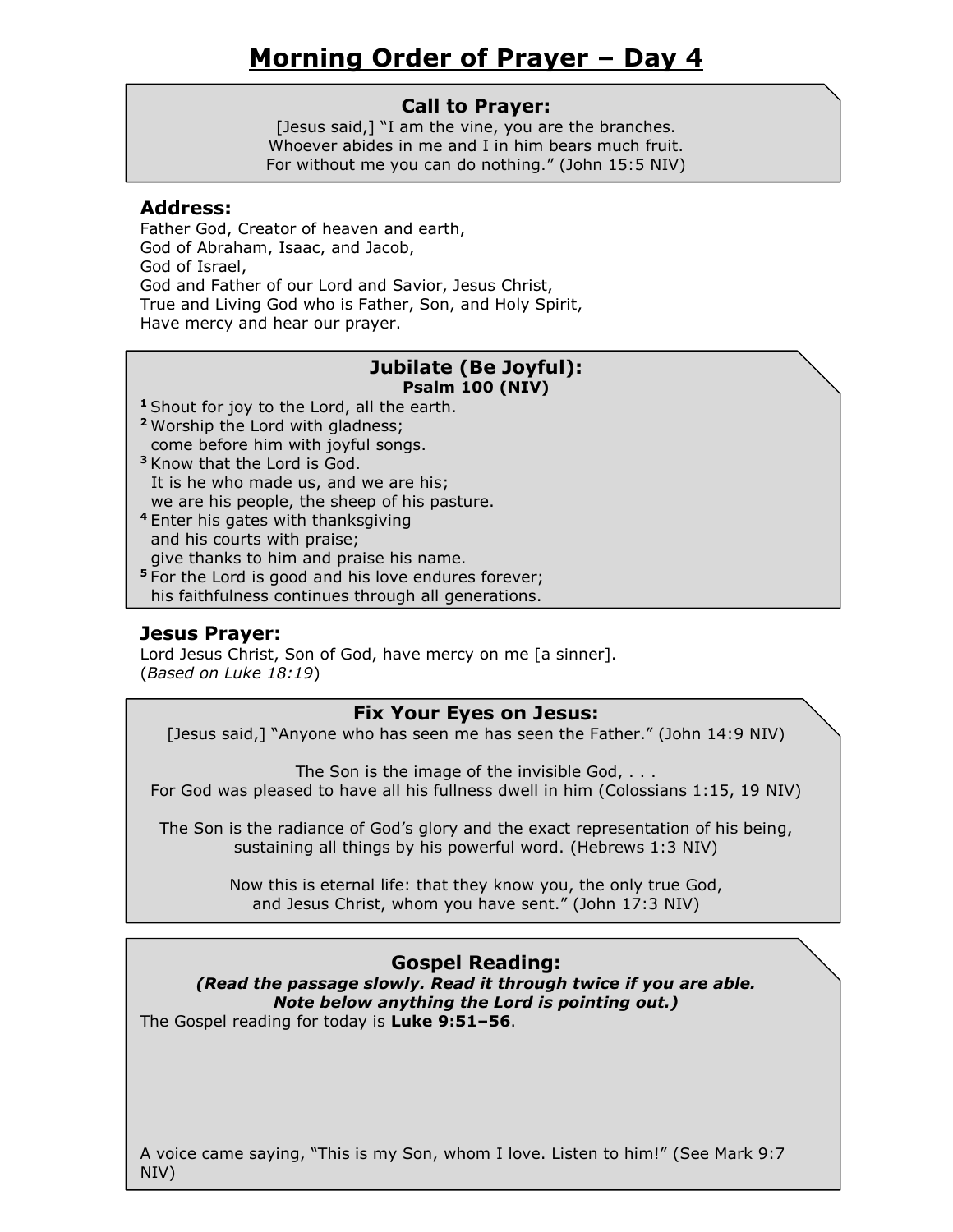# **Lord's Prayer**:

Our Father, who is in heaven, Holy be your name. Your kingdom come; Your will be done On earth, as it is in heaven: Give us today our daily bread; And forgive us our trespasses (sins) As we forgive those who trespass (sin) against us; And lead us not into temptation, But deliver us from evil: For Yours is the Kingdom, And the power and the glory, For ever and ever. *Amen*

# **Petition and Intercession:**

*(Pray the Lord's will for persons and situations. End petitions with "Amen")*  "For \_\_\_\_\_\_\_\_\_\_\_\_\_. Lord, in your mercy. Hear my/our prayer."

#### **Prayer of Love:**

Lord Jesus, you stretched out your arms of love upon the hard wood of the cross that everyone might come within the reach of your saving embrace. So clothe us in your Spirit that we, reaching forth our hands in love, may bring those who do not know you to the knowledge and love of you; for the honor of your name. *Amen*.

# **Prayer for Renewed Vision:**

Lord, renew my eyes to see that evil is overcome by doing good, not by cursing. *Amen.*

> **Sending:** We are sent by Jesus, with his Spirit, in grace and love.

Jesus said, "Peace be with you! As the Father has sent me, I am sending you." (John 20:21 NIV)

The fruit of the Spirit is love, joy, peace, patience, kindness, goodness, faithfulness, gentleness and self-control. (Galatians 5:22–23 NIV)

May the grace of the Lord Jesus Christ, and the love of God, and the fellowship of the Holy Spirit be with you all. (2 Corinthians 13:14 NIV)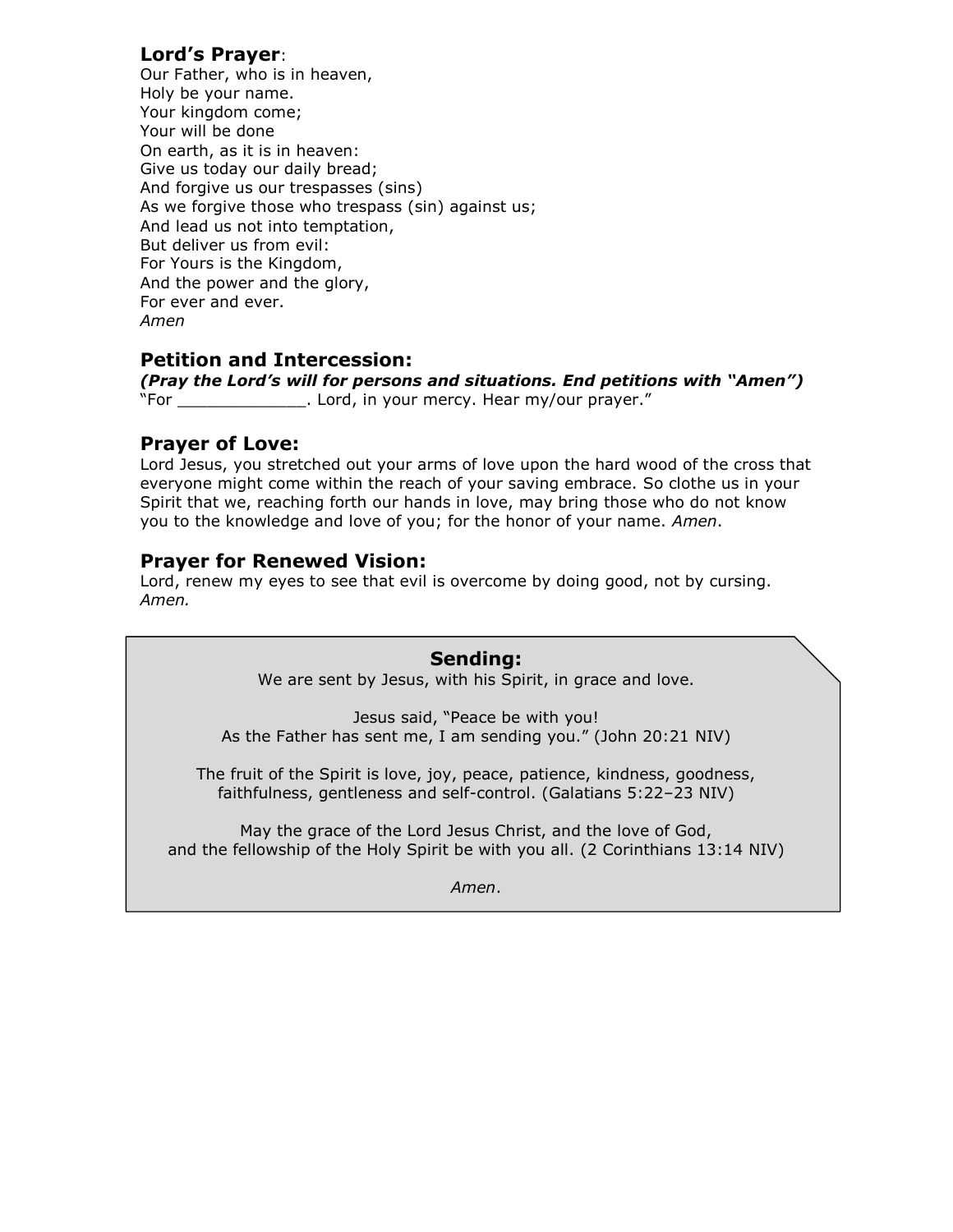[Jesus said,] "Come to me, all who labor and are heavy laden, and I will give you rest. Take my yoke upon you, and learn from me, for I am gentle and lowly in heart, and you will find rest for your souls. (Matthew 11:28–29 NIV)

#### **Address:**

Father God, Creator of heaven and earth, God of Abraham, Isaac, and Jacob, God of Israel, God and Father of our Lord and Savior, Jesus Christ, True and Living God who is Father, Son, and Holy Spirit, Have mercy and hear our prayer.

# **Confession of Sin:**

Let us confess our sin against God and our neighbor.

Most merciful God, we confess that we have sinned against you in thought, word, and deed, by what we have done, and by what we have left undone. We have not loved you with our whole hearts; we have not loved our neighbors as ourselves. We are truly sorry and we humbly repent. For the sake of your Son Jesus Christ, have mercy on us and forgive us; that we may delight in your will, and walk in your ways, to the glory of your name. *Amen*

# **Assurance of Pardon:**

If we confess our sins, he is faithful and just and will forgive us our sins and cleanse us from all unrighteousness. (1 John 1:9 NIV)

# **Psalm of the Day:**

Lord open our lips and our mouths shall proclaim your praises.

The Psalm for today is **Psalm 130**. **Notes:**

Glory to the Father, and to the Son, and to the Holy Spirit. *Amen.*

# **Jesus Prayer:**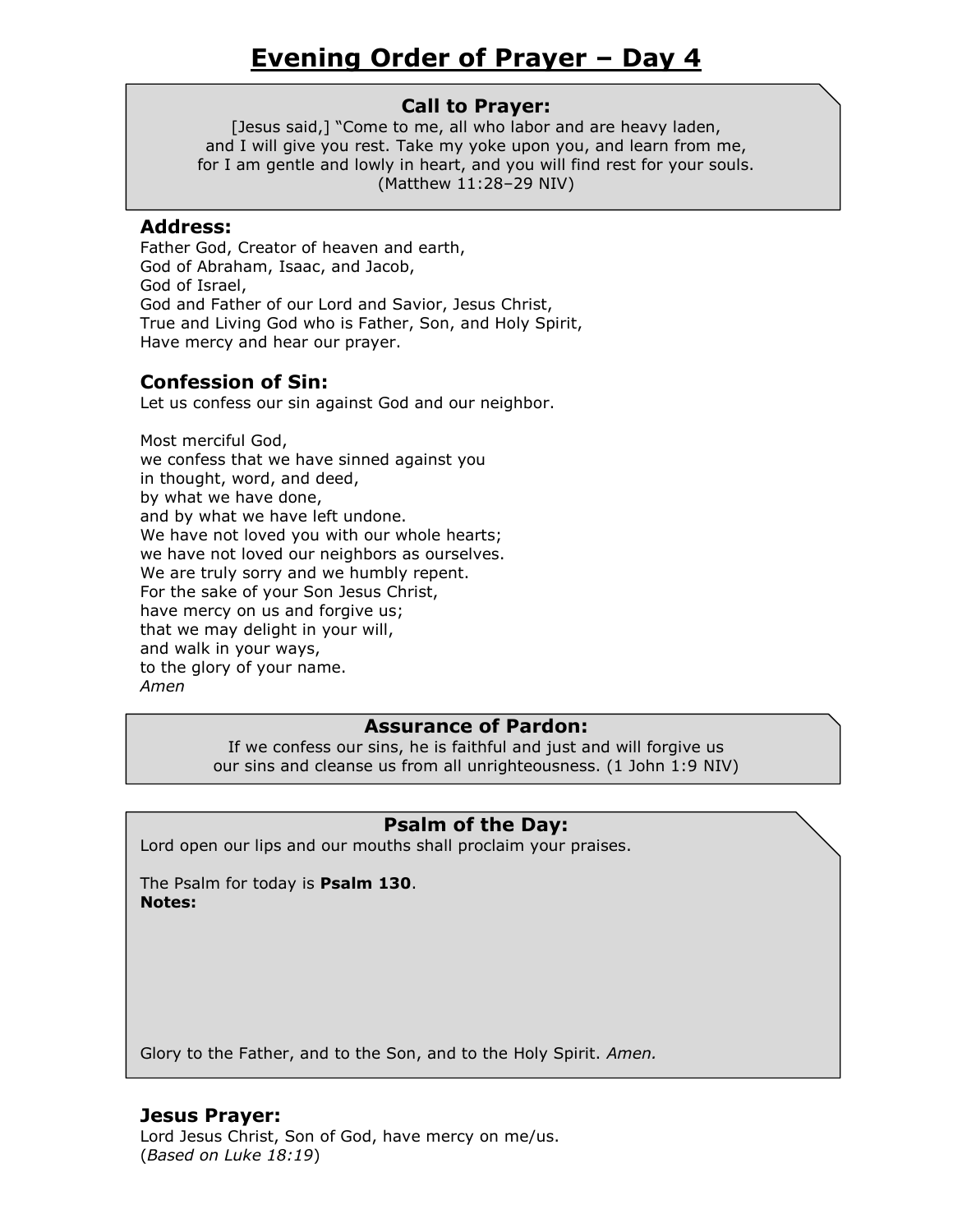The lesson for this evening is **Romans 12:9–21**. **Notes:**

The Word of the Lord. Thanks be to God.

#### **Contemplate:**

Sit with Jesus. Set aside 10–20 minutes. Recognize his presence with you.

Reflect on today's Scripture readings: *Luke 9:51–56, Psalm 130, Romans 12:9–21.*

Reflect on/discuss your day in light of these passages.

Consider the following questions:

- $\triangleright$  Why do you think you cannot rid the world of evil by seeking revenge?
- $\triangleright$  How might someone both love and confront their enemy?

# **Prayer of St. Francis:**

Lord, make me an instrument of your peace, Where there is hatred, let me sow love; Where there is injury, pardon; Where there is doubt, faith; Where there is despair, hope; Where there is darkness, light; Where there is sadness, joy;

O Divine Master, grant that I may not so much seek to be consoled, as to console; to be understood, as to understand; to be loved, as to love.

For it is in giving that we receive. It is in pardoning that we are pardoned, and it is in dying that we are born to Eternal Life.

*Amen*.

# **Petition and Intercession:**

*(Pray for specific people, requests, and situations)*  "For \_\_\_\_\_\_\_\_\_\_\_\_. Lord in your mercy, hear our prayer."

# **Prayer of the Cross:**

Almighty God, whose most dear Son went not up to joy but first he suffered pain, and entered not into glory before he was crucified: Mercifully grant that we, walking in the way of the cross, may find it none other than the way of life and peace; through Jesus Christ your Son our Lord, who lives and reigns with you and the Holy Spirit, one God, for ever and ever. *Amen.*

# **Closing Prayer:**

I pray that [we], being rooted and established in love, may have power, together with all the Lord's holy people, to grasp how wide and long and high and deep is the love of Christ, and to know this love that surpasses knowledge – that [we] may be filled to the measure of all the fullness of God. (Ephesians 3:17b–19 NIV)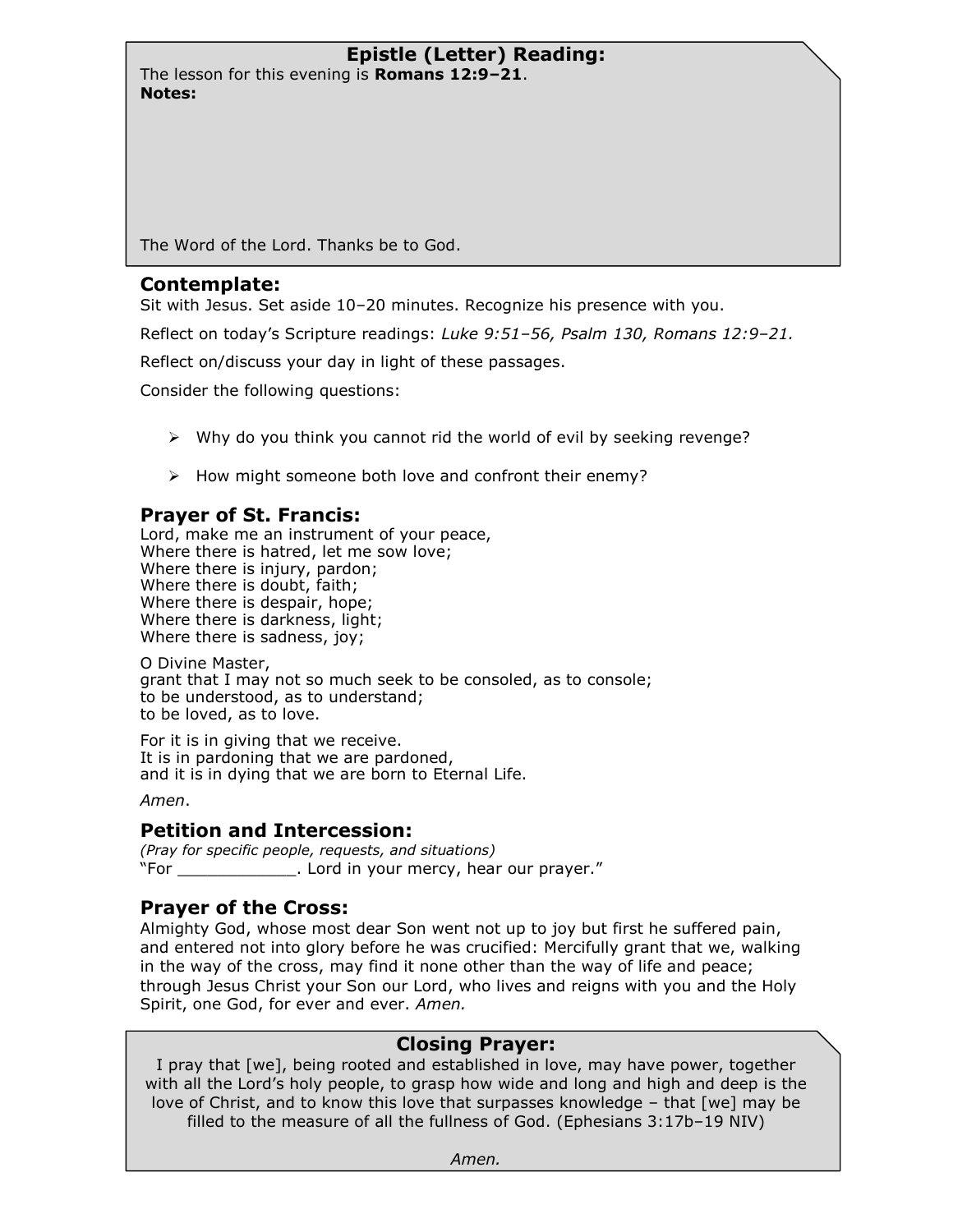### **Call to Prayer:**

[Jesus said,] "I am the vine, you are the branches. Whoever abides in me and I in him bears much fruit. For without me you can do nothing.  $\sim$  John 15:5 (NIV)

#### **Address:**

Father God, Creator of heaven and earth, God of Abraham, Isaac, and Jacob, God of Israel, God and Father of our Lord and Savior, Jesus Christ, True and Living God who is Father, Son, and Holy Spirit, Have mercy and hear our prayer.

### **Venite (Come): Psalm 95:1–7 (NIV)**

- **<sup>1</sup>** Come, let us sing for joy to the Lord; let us shout aloud to the Rock of our salvation.
- **<sup>2</sup>** Let us come before him with thanksgiving and extol him with music and song.
- **<sup>3</sup>** For the Lord is the great God, the great King above all gods.
- **4** In his hand are the depths of the earth, and the mountain peaks belong to him.
- **<sup>5</sup>** The sea is his, for he made it, and his hands formed the dry land.
- **<sup>6</sup>** Come, let us bow down in worship,
- let us kneel before the Lord our Maker;
- **7** for he is our God and we are the people of his pasture,

the flock under his care.

Today, if only you would hear his voice…

# **Song:**

Sing/listen to a worship song.)

# **Jesus Prayer:**

Lord Jesus Christ, Son of God, have mercy on me [a sinner]. (*Based on Luke 18:19*)

# **Fix Your Eyes on Jesus:**

[Jesus said,] "Anyone who has seen me has seen the Father." (John 14:9 NIV)

The Son is the image of the invisible God, . . . For God was pleased to have all his fullness dwell in him (Colossians 1:15, 19 NIV)

The Son is the radiance of God's glory and the exact representation of his being, sustaining all things by his powerful word. (Hebrews 1:3 NIV)

> Now this is eternal life: that they know you, the only true God, and Jesus Christ, whom you have sent." (John 17:3 NIV)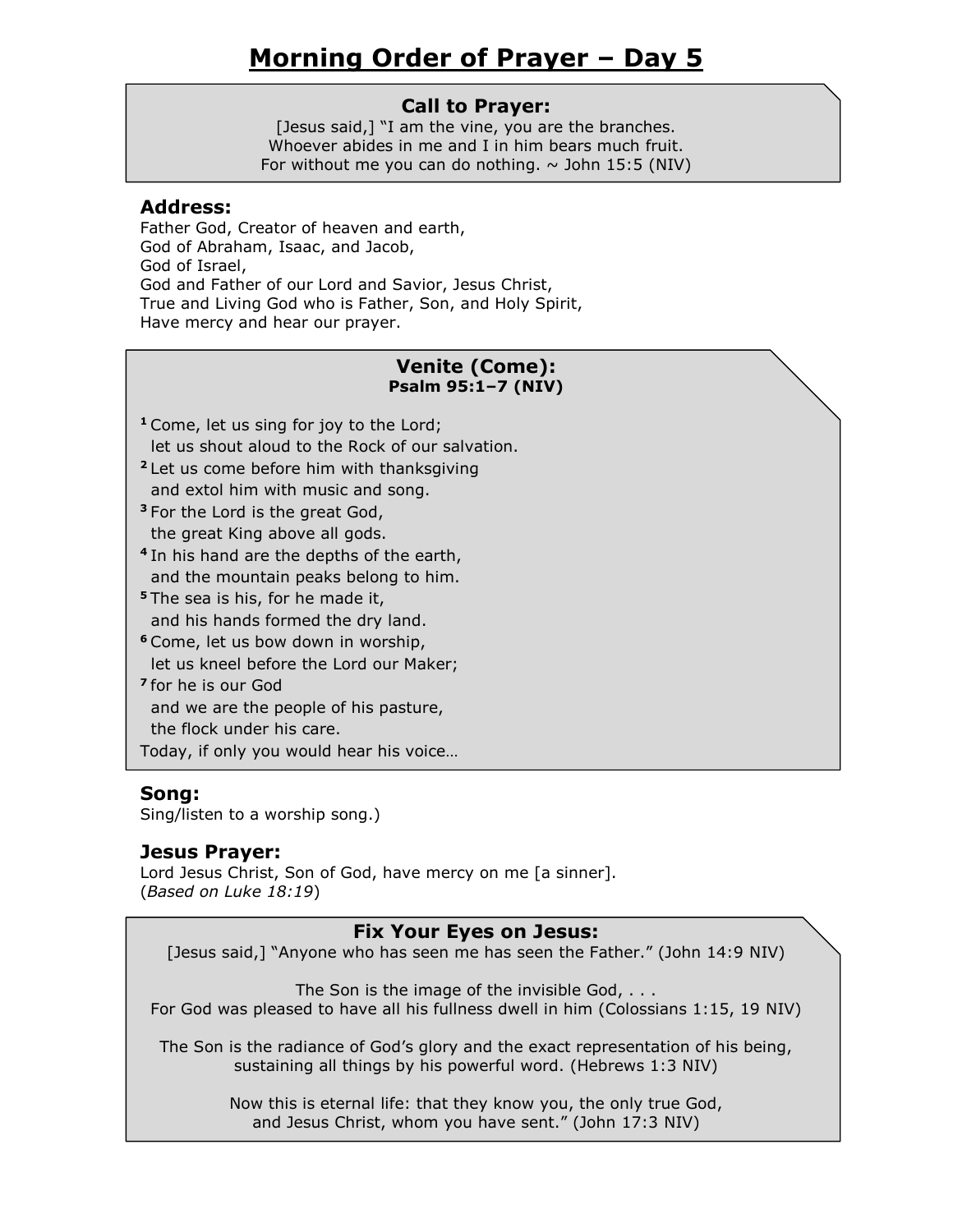# **Gospel Reading:**

#### *(Read the passage slowly. Read it through twice if you are able. Note below anything the Lord is pointing out.)* The Gospel reading for today is **Matthew 20:20–28**.

A voice came saying, "This is my Son, whom I love. Listen to him!" (See Mark 9:7 NIV)

# **Lord's Prayer**:

Our Father, who is in heaven, Holy be your name. Your kingdom come; Your will be done On earth, as it is in heaven: Give us today our daily bread; And forgive us our trespasses (sins) As we forgive those who trespass (sin) against us; And lead us not into temptation, But deliver us from evil: For Yours is the Kingdom, And the power and the glory, For ever and ever. *Amen*

# **Petition and Intercession:**

*(Pray the Lord's will for persons and situations. End petitions with "Amen")*  "For Same Morretter Lord, in your mercy. Hear my/our prayer."

# **Prayer of Love:**

Lord Jesus, you stretched out your arms of love upon the hard wood of the cross that everyone might come within the reach of your saving embrace. So clothe us in your Spirit that we, reaching forth our hands in love, may bring those who do not know you to the knowledge and love of you; for the honor of your name. *Amen*.

# **Prayer for Renewed Vision:**

Lord, help us resist the temptation to "succeed" by letting go of Jesus and his way. *Amen.* 

#### **Sending:**

We are sent by Jesus, with his Spirit, in grace and love.

Jesus said, "Peace be with you! As the Father has sent me, I am sending you." (John 20:21 NIV)

The fruit of the Spirit is love, joy, peace, patience, kindness, goodness, faithfulness, gentleness and self-control. (Galatians 5:22–23 NIV)

May the grace of the Lord Jesus Christ, and the love of God, and the fellowship of the Holy Spirit be with you all. (2 Corinthians 13:14 NIV)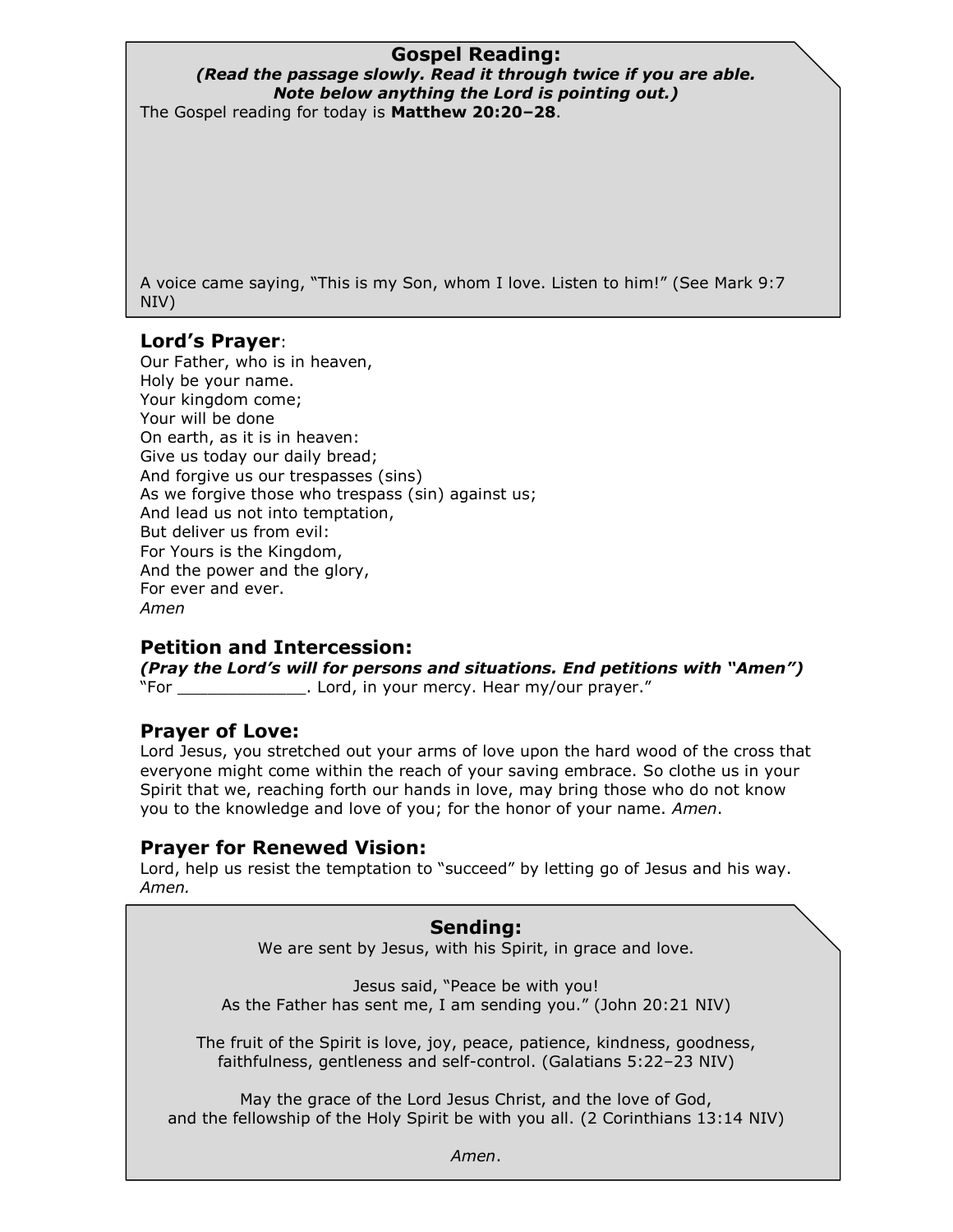[Jesus said,] "Come to me, all who labor and are heavy laden, and I will give you rest. Take my yoke upon you, and learn from me, for I am gentle and lowly in heart, and you will find rest for your souls. (Matthew 11:28–29 NIV)

#### **Address:**

Father God, Creator of heaven and earth, God of Abraham, Isaac, and Jacob, God of Israel, God and Father of our Lord and Savior, Jesus Christ, True and Living God who is Father, Son, and Holy Spirit, Have mercy and hear our prayer.

# **Confession of Sin:**

Let us confess our sin against God and our neighbor.

Most merciful God, we confess that we have sinned against you in thought, word, and deed, by what we have done, and by what we have left undone. We have not loved you with our whole hearts; we have not loved our neighbors as ourselves. We are truly sorry and we humbly repent. For the sake of your Son Jesus Christ, have mercy on us and forgive us; that we may delight in your will, and walk in your ways, to the glory of your name. *Amen*

# **Assurance of Pardon:**

If we confess our sins, he is faithful and just and will forgive us our sins and cleanse us from all unrighteousness. (1 John 1:9 NIV)

# **Psalm of the Day:**

Lord open our lips and our mouths shall proclaim your praises.

The Psalm for today is **Psalm 146**. **Notes:**

Glory to the Father, and to the Son, and to the Holy Spirit. *Amen.*

# **Jesus Prayer:**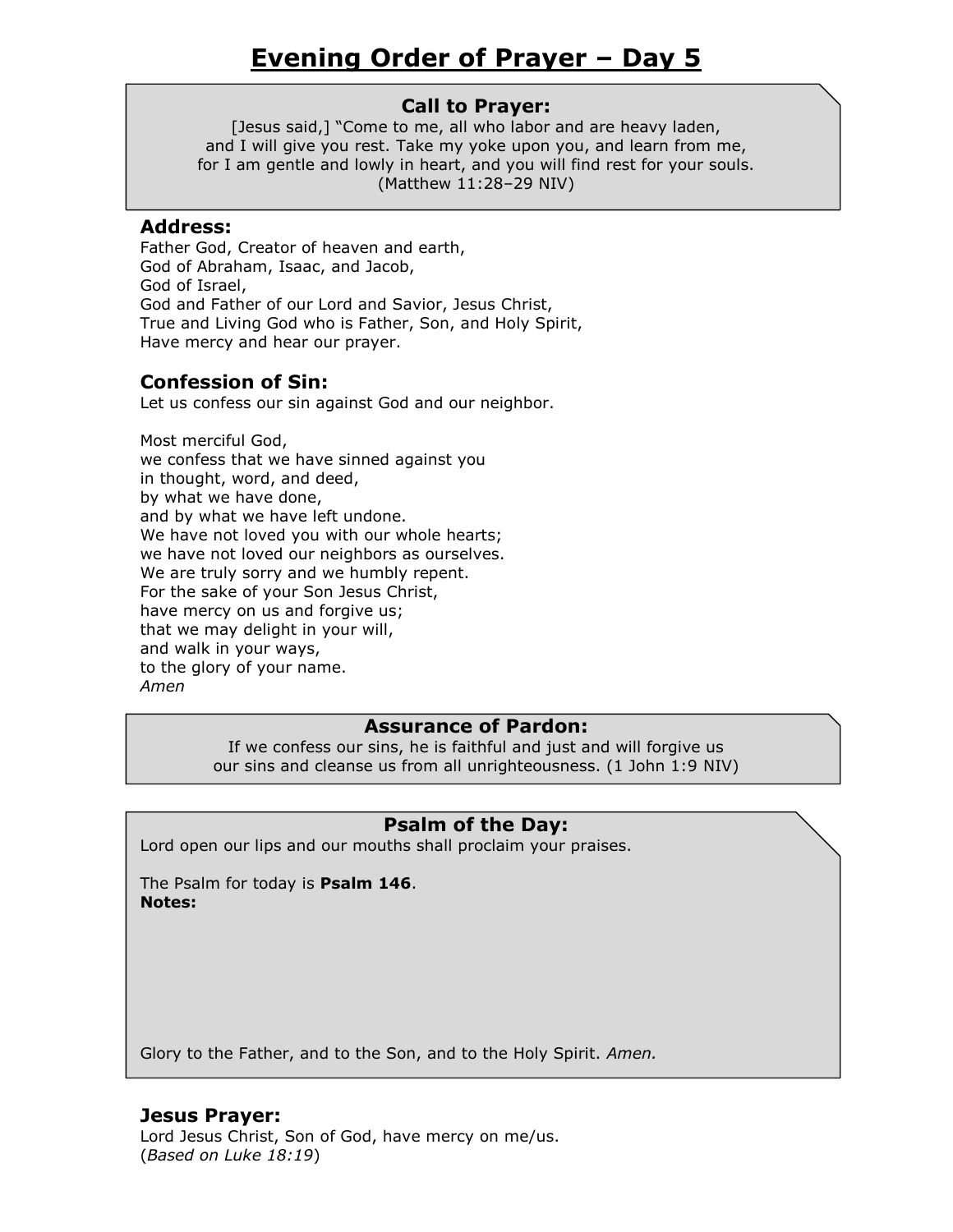The lesson for this evening is **Philippians 2:5–11**. **Notes:**

The Word of the Lord. Thanks be to God.

#### **Contemplate:**

Sit with Jesus. Set aside 10–20 minutes. Recognize his presence with you.

Reflect on today's Scripture readings: *Matt. 20:20–28, Psalm 146, Philippians 2:5–*

*11.*

Reflect on/discuss your day in light of these passages.

Consider the following questions.

- What is your definition of "greatness"? Does this look like Jesus' definition?
- $\triangleright$  How might a Christian's pursuit of "greatness" be problematic?

# **Prayer of St. Francis:**

Lord, make me an instrument of your peace, Where there is hatred, let me sow love; Where there is injury, pardon; Where there is doubt, faith; Where there is despair, hope; Where there is darkness, light; Where there is sadness, joy;

O Divine Master, grant that I may not so much seek to be consoled, as to console; to be understood, as to understand; to be loved, as to love.

For it is in giving that we receive. It is in pardoning that we are pardoned, and it is in dying that we are born to Eternal Life.

*Amen*.

# **Petition and Intercession:**

*(Pray for specific people, requests, and situations)*  "For \_\_\_\_\_\_\_\_\_\_\_\_. Lord in your mercy, hear our prayer."

# **Prayer of the Cross:**

Almighty God, whose most dear Son went not up to joy but first he suffered pain, and entered not into glory before he was crucified: Mercifully grant that we, walking in the way of the cross, may find it none other than the way of life and peace; through Jesus Christ your Son our Lord, who lives and reigns with you and the Holy Spirit, one God, for ever and ever. *Amen.*

# **Closing Prayer:**

I pray that [we], being rooted and established in love, may have power, together with all the Lord's holy people, to grasp how wide and long and high and deep is the love of Christ, and to know this love that surpasses knowledge – that [we] may be filled to the measure of all the fullness of God. (Ephesians 3:17b–19 NIV) *Amen.*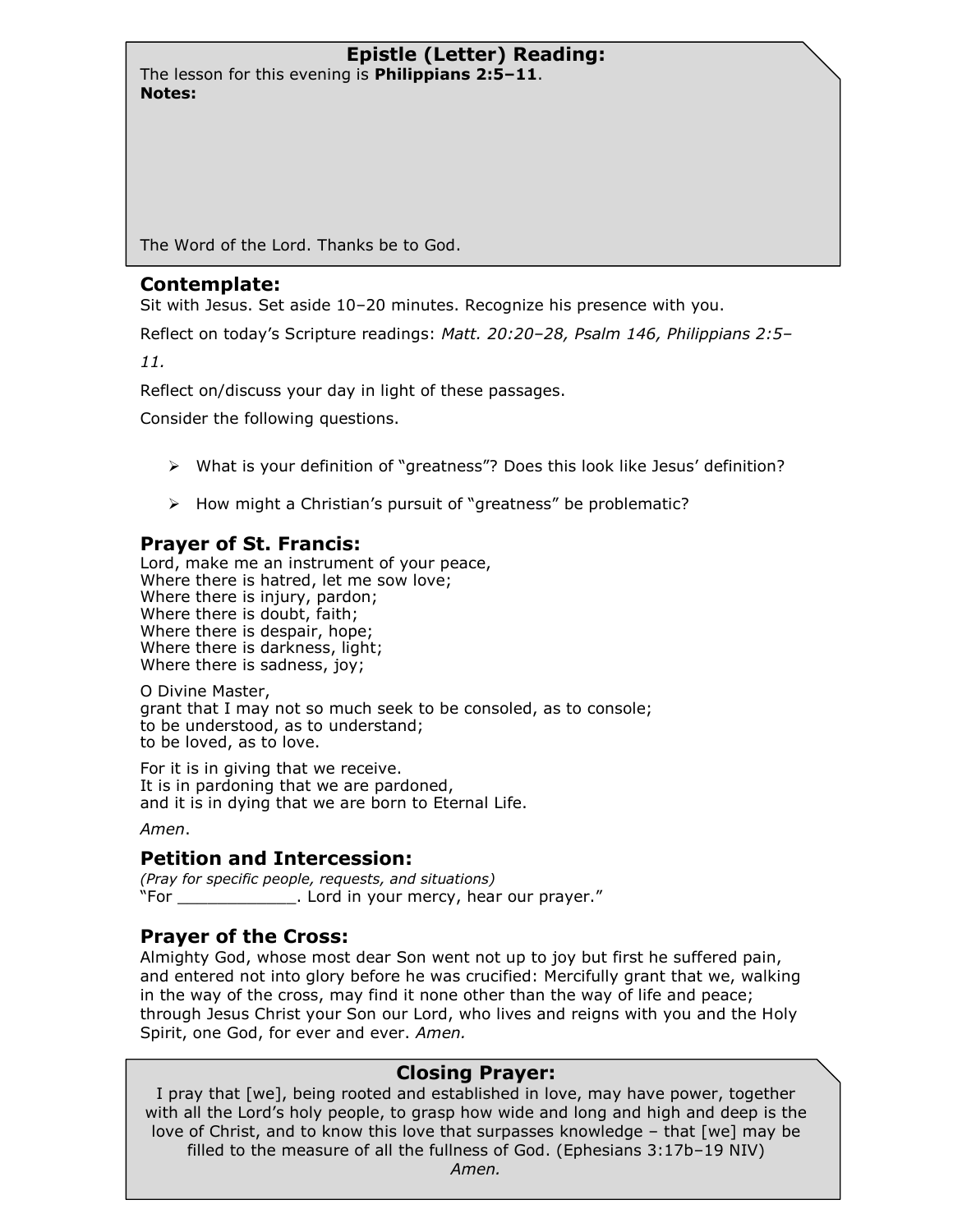#### **Call to Prayer:**

[Jesus said,] "I am the vine, you are the branches. Whoever abides in me and I in him bears much fruit. For without me you can do nothing." (John 15:5 NIV)

#### **Address:**

Father God, Creator of heaven and earth, God of Abraham, Isaac, and Jacob, God of Israel, God and Father of our Lord and Savior, Jesus Christ, True and Living God who is Father, Son, and Holy Spirit, Have mercy and hear our prayer.

#### **Jubilate (Be Joyful): Psalm 100 (NIV)**

- **<sup>1</sup>** Shout for joy to the Lord, all the earth.
- **<sup>2</sup>** Worship the Lord with gladness; come before him with joyful songs.
- **<sup>3</sup>** Know that the Lord is God. It is he who made us, and we are his; we are his people, the sheep of his pasture.
- **<sup>4</sup>** Enter his gates with thanksgiving and his courts with praise; give thanks to him and praise his name.
- **<sup>5</sup>** For the Lord is good and his love endures forever; his faithfulness continues through all generations.

# **Jesus Prayer:**

Lord Jesus Christ, Son of God, have mercy on me [a sinner]. (*Based on Luke 18:19*)

#### **Fix Your Eyes on Jesus:**

[Jesus said,] "Anyone who has seen me has seen the Father." (John 14:9 NIV)

The Son is the image of the invisible God, . . . For God was pleased to have all his fullness dwell in him (Colossians 1:15, 19 NIV)

The Son is the radiance of God's glory and the exact representation of his being, sustaining all things by his powerful word. (Hebrews 1:3 NIV)

> Now this is eternal life: that they know you, the only true God, and Jesus Christ, whom you have sent." (John 17:3 NIV)

# **Gospel Reading:**

*(Read the passage slowly. Read it through twice if you are able. Note below anything the Lord is pointing out.)* The Gospel reading for today is **Matthew 9:9–13***.*

A voice came saying, "This is my Son, whom I love. Listen to him!" (See Mark 9:7 NIV)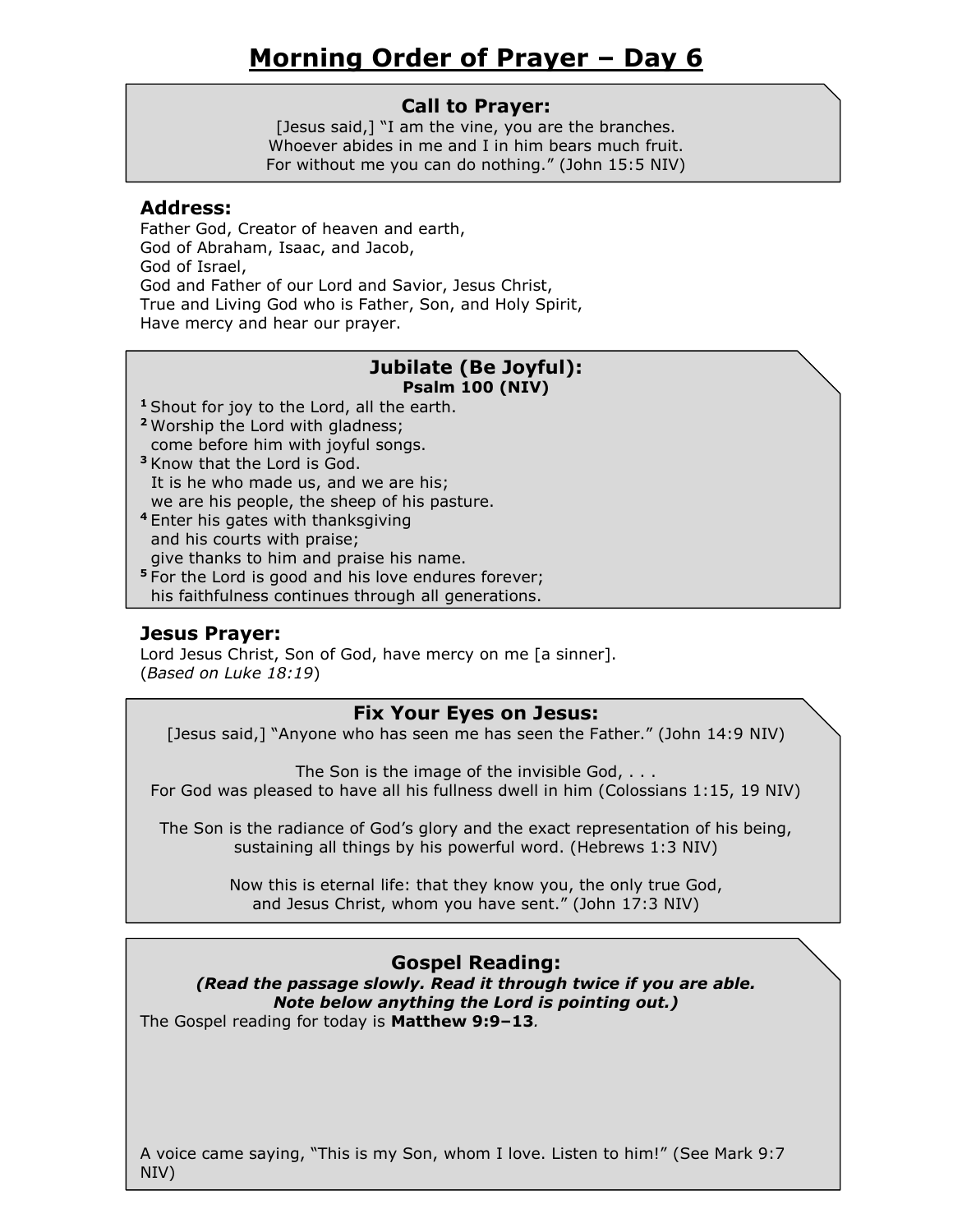# **Lord's Prayer**:

Our Father, who is in heaven, Holy be your name. Your kingdom come; Your will be done On earth, as it is in heaven: Give us today our daily bread; And forgive us our trespasses (sins) As we forgive those who trespass (sin) against us; And lead us not into temptation, But deliver us from evil: For Yours is the Kingdom, And the power and the glory, For ever and ever. *Amen*

# **Petition and Intercession:**

*(Pray the Lord's will for persons and situations. End petitions with "Amen")*  "For \_\_\_\_\_\_\_\_\_\_\_\_\_. Lord, in your mercy. Hear my/our prayer."

#### **Prayer of Love:**

Lord Jesus, you stretched out your arms of love upon the hard wood of the cross that everyone might come within the reach of your saving embrace. So clothe us in your Spirit that we, reaching forth our hands in love, may bring those who do not know you to the knowledge and love of you; for the honor of your name. *Amen*.

# **Prayer for Renewed Vision:**

Lord, renew my eyes so that I can see how I can help, rather than who I can blame. *Amen.*

> **Sending:** We are sent by Jesus, with his Spirit, in grace and love.

Jesus said, "Peace be with you! As the Father has sent me, I am sending you." (John 20:21 NIV)

The fruit of the Spirit is love, joy, peace, patience, kindness, goodness, faithfulness, gentleness and self-control. (Galatians 5:22–23 NIV)

May the grace of the Lord Jesus Christ, and the love of God, and the fellowship of the Holy Spirit be with you all. (2 Corinthians 13:14 NIV)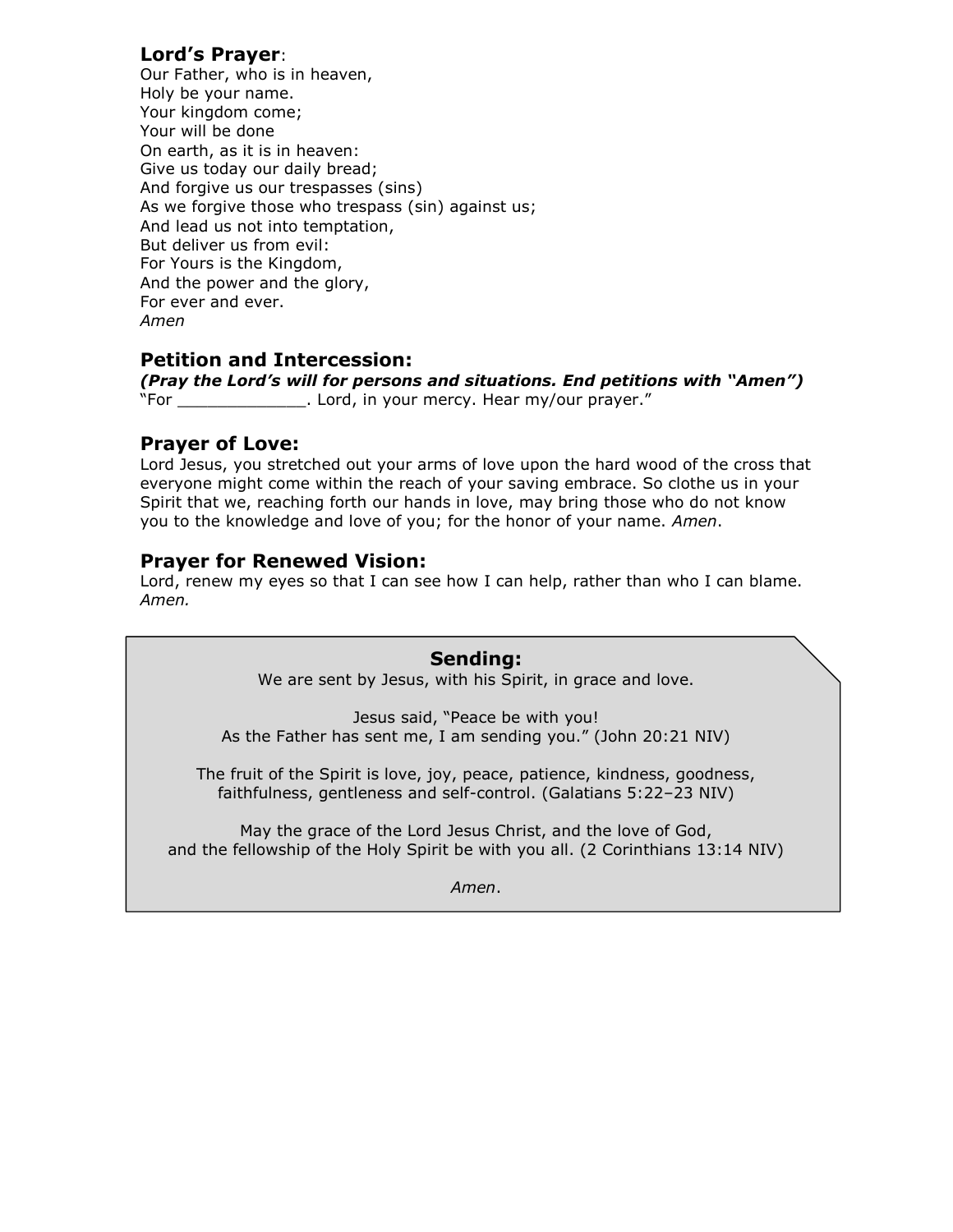[Jesus said,] "Come to me, all who labor and are heavy laden, and I will give you rest. Take my yoke upon you, and learn from me, for I am gentle and lowly in heart, and you will find rest for your souls. (Matthew 11:28–29 NIV)

#### **Address:**

Father God, Creator of heaven and earth, God of Abraham, Isaac, and Jacob, God of Israel, God and Father of our Lord and Savior, Jesus Christ, True and Living God who is Father, Son, and Holy Spirit, Have mercy and hear our prayer.

# **Confession of Sin:**

Let us confess our sin against God and our neighbor.

Most merciful God, we confess that we have sinned against you in thought, word, and deed, by what we have done, and by what we have left undone. We have not loved you with our whole hearts; we have not loved our neighbors as ourselves. We are truly sorry and we humbly repent. For the sake of your Son Jesus Christ, have mercy on us and forgive us; that we may delight in your will, and walk in your ways, to the glory of your name. *Amen*

# **Assurance of Pardon:**

If we confess our sins, he is faithful and just and will forgive us our sins and cleanse us from all unrighteousness. (1 John 1:9 NIV)

# **Psalm of the Day:**

Lord open our lips and our mouths shall proclaim your praises.

The Psalm for today is **Psalm 40**. **Notes:**

Glory to the Father, and to the Son, and to the Holy Spirit. *Amen.*

# **Jesus Prayer:**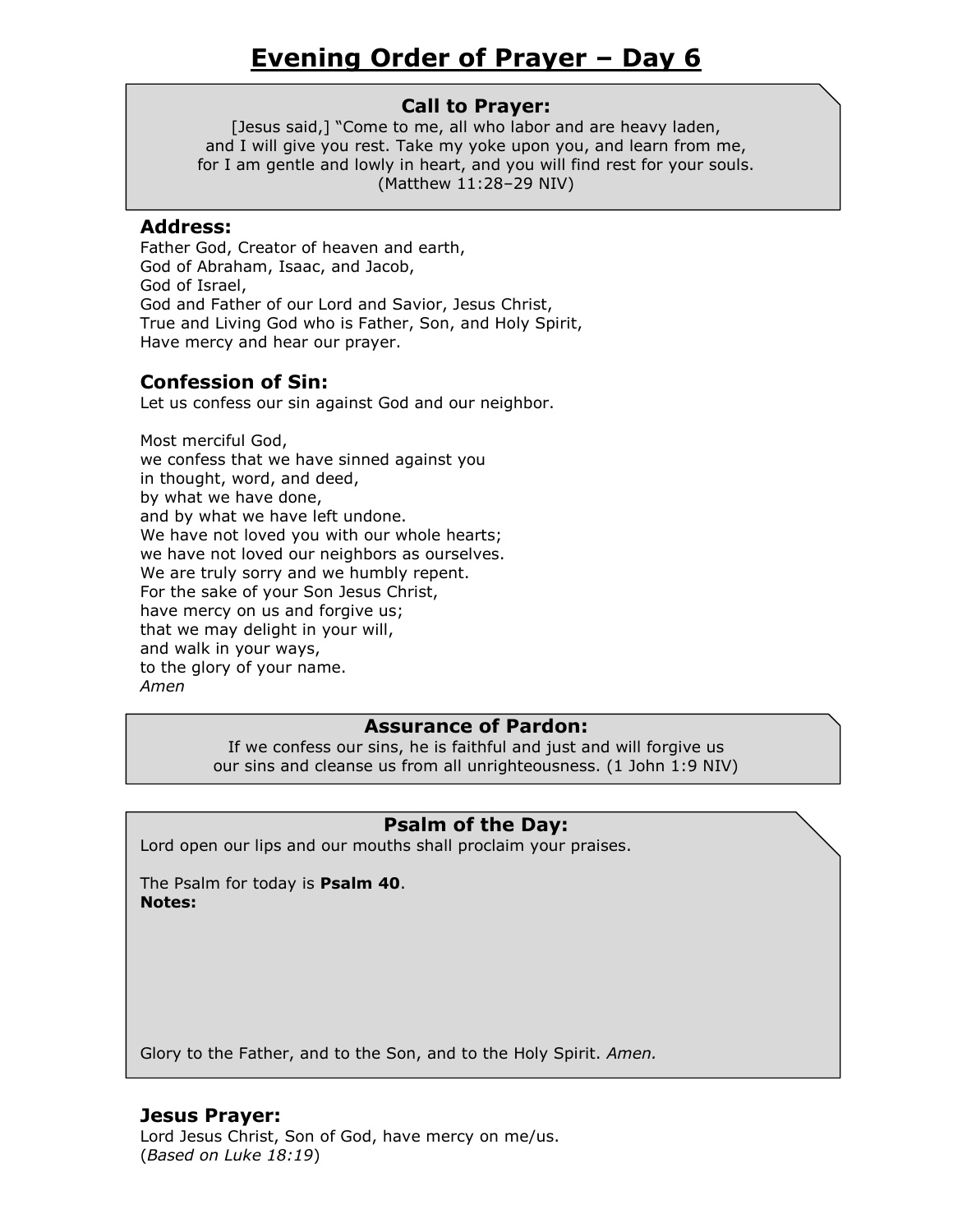The lesson for this evening is **James 2:12–19**. **Notes:**

The Word of the Lord. Thanks be to God.

#### **Contemplate:**

Sit with Jesus. Set aside 10–20 minutes. Recognize his presence with you.

Reflect on today's Scripture readings: *Matthew 9:9–13, Psalm 40, James 2:12–19.*

Reflect on/discuss your day in light of these passages.

Consider the following questions:

- $\triangleright$  Why do you think the Lord desires "mercy, not sacrifice?"
- $\triangleright$  How does asking "How can I help?" change your perspective in a world of blame?

# **Prayer of St. Francis:**

Lord, make me an instrument of your peace, Where there is hatred, let me sow love; Where there is injury, pardon; Where there is doubt, faith; Where there is despair, hope; Where there is darkness, light; Where there is sadness, joy;

O Divine Master, grant that I may not so much seek to be consoled, as to console; to be understood, as to understand; to be loved, as to love.

For it is in giving that we receive. It is in pardoning that we are pardoned, and it is in dying that we are born to Eternal Life.

*Amen*.

# **Petition and Intercession:**

*(Pray for specific people, requests, and situations)*  "For \_\_\_\_\_\_\_\_\_\_\_\_. Lord in your mercy, hear our prayer."

# **Prayer of the Cross:**

Almighty God, whose most dear Son went not up to joy but first he suffered pain, and entered not into glory before he was crucified: Mercifully grant that we, walking in the way of the cross, may find it none other than the way of life and peace; through Jesus Christ your Son our Lord, who lives and reigns with you and the Holy Spirit, one God, for ever and ever. *Amen.*

# **Closing Prayer:**

I pray that [we], being rooted and established in love, may have power, together with all the Lord's holy people, to grasp how wide and long and high and deep is the love of Christ, and to know this love that surpasses knowledge – that [we] may be filled to the measure of all the fullness of God. (Ephesians 3:17b–19 NIV)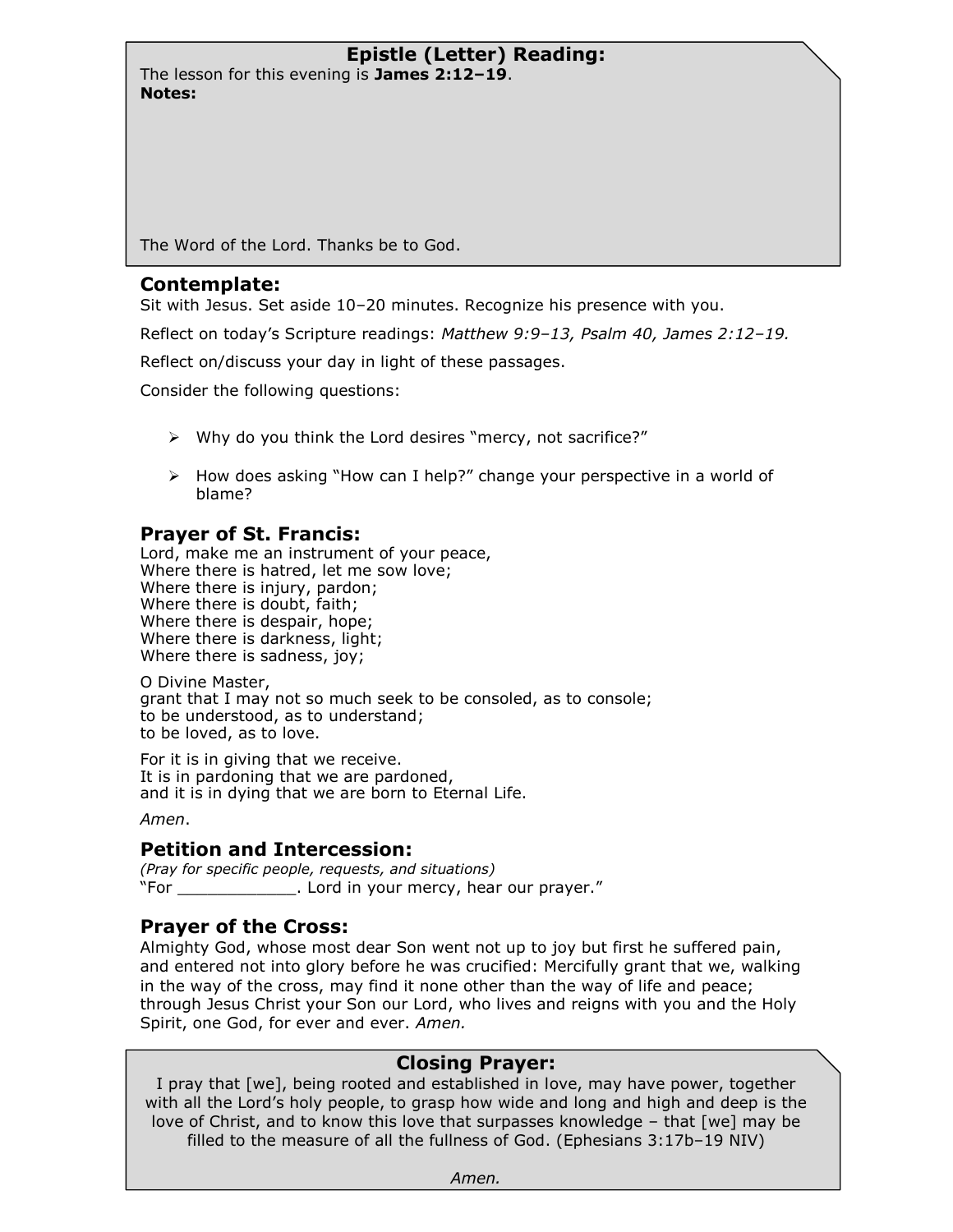# **Call to Prayer:**

[Jesus said,] "I am the vine, you are the branches. Whoever abides in me and I in him bears much fruit. For without me you can do nothing.  $\sim$  John 15:5 (NIV)

#### **Address:**

Father God, Creator of heaven and earth, God of Abraham, Isaac, and Jacob, God of Israel, God and Father of our Lord and Savior, Jesus Christ, True and Living God who is Father, Son, and Holy Spirit, Have mercy and hear our prayer.

# **Venite (Come): Psalm 95:1–7 (NIV)**

- **<sup>1</sup>** Come, let us sing for joy to the Lord; let us shout aloud to the Rock of our salvation.
- **<sup>2</sup>** Let us come before him with thanksgiving and extol him with music and song.
- **<sup>3</sup>** For the Lord is the great God, the great King above all gods.
- **4** In his hand are the depths of the earth, and the mountain peaks belong to him.
- **<sup>5</sup>** The sea is his, for he made it, and his hands formed the dry land.
- **<sup>6</sup>** Come, let us bow down in worship,
- let us kneel before the Lord our Maker;
- **7** for he is our God and we are the people of his pasture,

the flock under his care.

Today, if only you would hear his voice…

# **Song:**

Sing/listen to a worship song.)

# **Jesus Prayer:**

Lord Jesus Christ, Son of God, have mercy on me [a sinner]. (*Based on Luke 18:19*)

# **Fix Your Eyes on Jesus:**

[Jesus said,] "Anyone who has seen me has seen the Father." (John 14:9 NIV)

The Son is the image of the invisible God, . . . For God was pleased to have all his fullness dwell in him (Colossians 1:15, 19 NIV)

The Son is the radiance of God's glory and the exact representation of his being, sustaining all things by his powerful word. (Hebrews 1:3 NIV)

> Now this is eternal life: that they know you, the only true God, and Jesus Christ, whom you have sent." (John 17:3 NIV)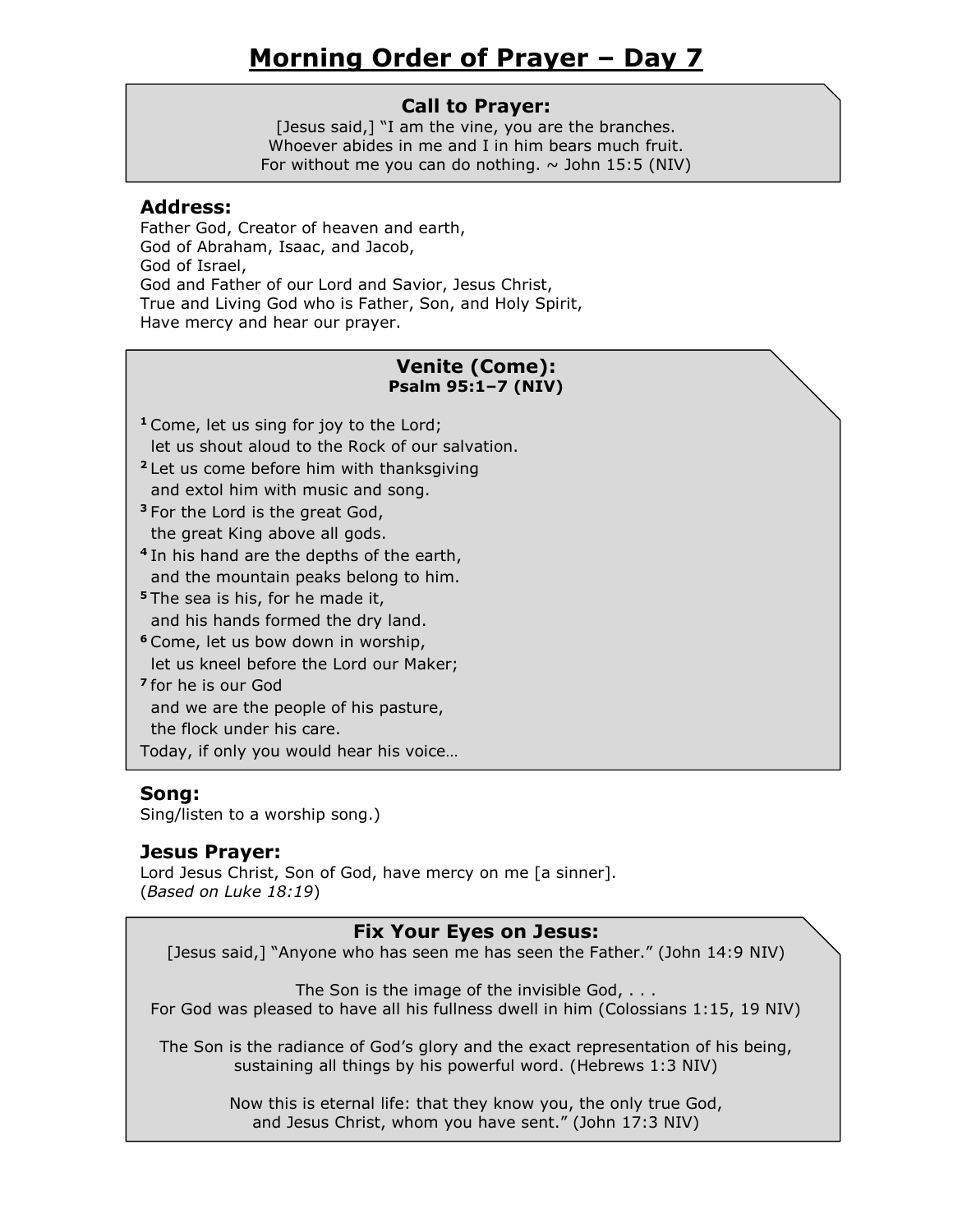# **Gospel Reading:**

#### *(Read the passage slowly. Read it through twice if you are able. Note below anything the Lord is pointing out.)* The Gospel reading for today is **Luke 22:47–53**.

A voice came saying, "This is my Son, whom I love. Listen to him!" (See Mark 9:7 NIV)

# **Lord's Prayer**:

Our Father, who is in heaven, Holy be your name. Your kingdom come; Your will be done On earth, as it is in heaven: Give us today our daily bread; And forgive us our trespasses (sins) As we forgive those who trespass (sin) against us; And lead us not into temptation, But deliver us from evil: For Yours is the Kingdom, And the power and the glory, For ever and ever. *Amen*

# **Petition and Intercession:**

*(Pray the Lord's will for persons and situations. End petitions with "Amen")*  "For Same Theord, in your mercy. Hear my/our prayer."

# **Prayer of Love:**

Lord Jesus, you stretched out your arms of love upon the hard wood of the cross that everyone might come within the reach of your saving embrace. So clothe us in your Spirit that we, reaching forth our hands in love, may bring those who do not know you to the knowledge and love of you; for the honor of your name. *Amen*.

# **Prayer for Renewed Vision:**

Lord, help us to see that peace is not simply a destination, but a way. *Amen.*

#### **Sending:**

We are sent by Jesus, with his Spirit, in grace and love.

Jesus said, "Peace be with you! As the Father has sent me, I am sending you." (John 20:21 NIV)

The fruit of the Spirit is love, joy, peace, patience, kindness, goodness, faithfulness, gentleness and self-control. (Galatians 5:22–23 NIV)

May the grace of the Lord Jesus Christ, and the love of God, and the fellowship of the Holy Spirit be with you all. (2 Corinthians 13:14 NIV)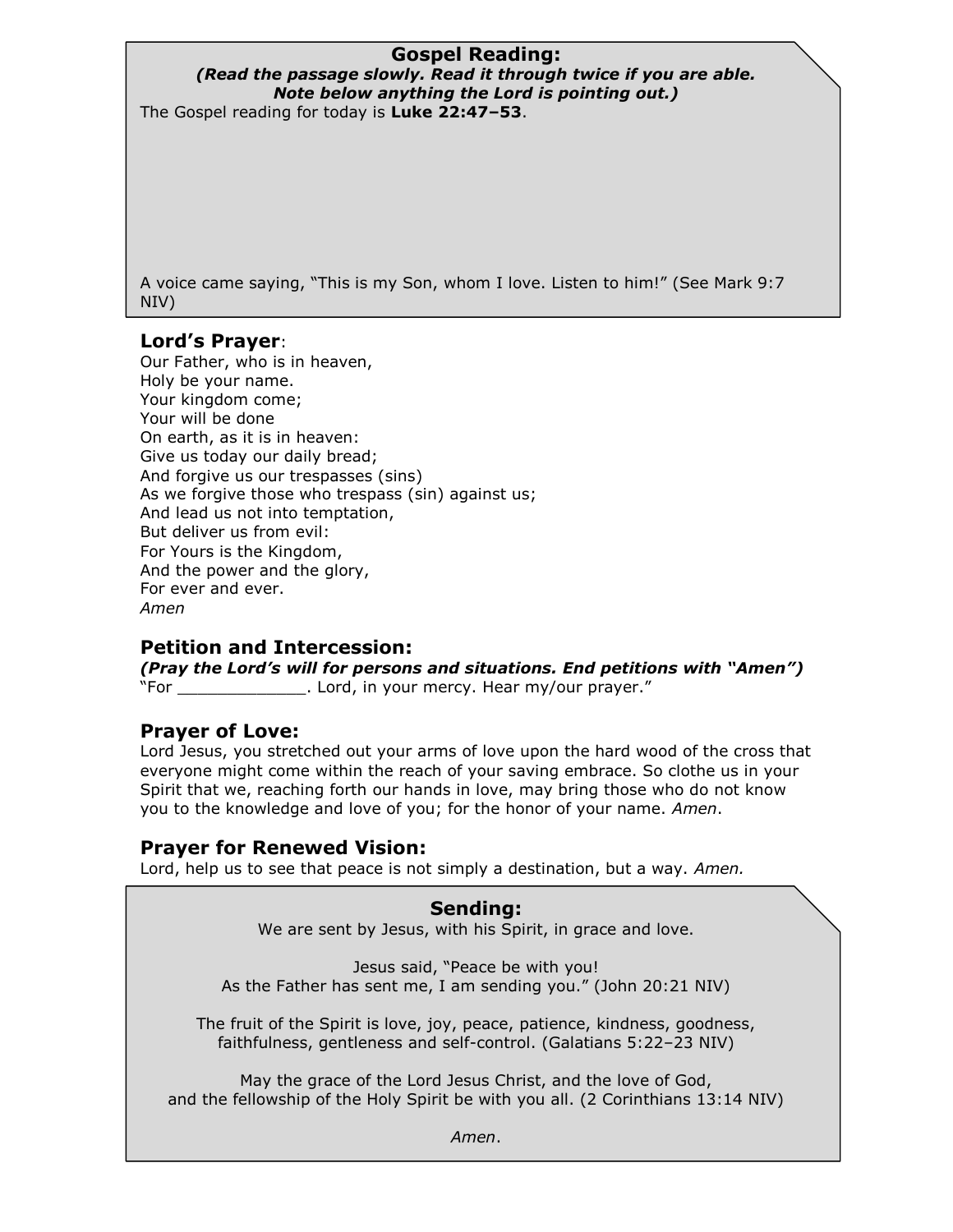[Jesus said,] "Come to me, all who labor and are heavy laden, and I will give you rest. Take my yoke upon you, and learn from me, for I am gentle and lowly in heart, and you will find rest for your souls. (Matthew 11:28–29 NIV)

#### **Address:**

Father God, Creator of heaven and earth, God of Abraham, Isaac, and Jacob, God of Israel, God and Father of our Lord and Savior, Jesus Christ, True and Living God who is Father, Son, and Holy Spirit, Have mercy and hear our prayer.

# **Confession of Sin:**

Let us confess our sin against God and our neighbor.

Most merciful God, we confess that we have sinned against you in thought, word, and deed, by what we have done, and by what we have left undone. We have not loved you with our whole hearts; we have not loved our neighbors as ourselves. We are truly sorry and we humbly repent. For the sake of your Son Jesus Christ, have mercy on us and forgive us; that we may delight in your will, and walk in your ways, to the glory of your name. *Amen*

# **Assurance of Pardon:**

If we confess our sins, he is faithful and just and will forgive us our sins and cleanse us from all unrighteousness. (1 John 1:9 NIV)

# **Psalm of the Day:**

Lord open our lips and our mouths shall proclaim your praises.

The Psalm for today is **Psalm 46**. **Notes:**

Glory to the Father, and to the Son, and to the Holy Spirit. *Amen.*

# **Jesus Prayer:**